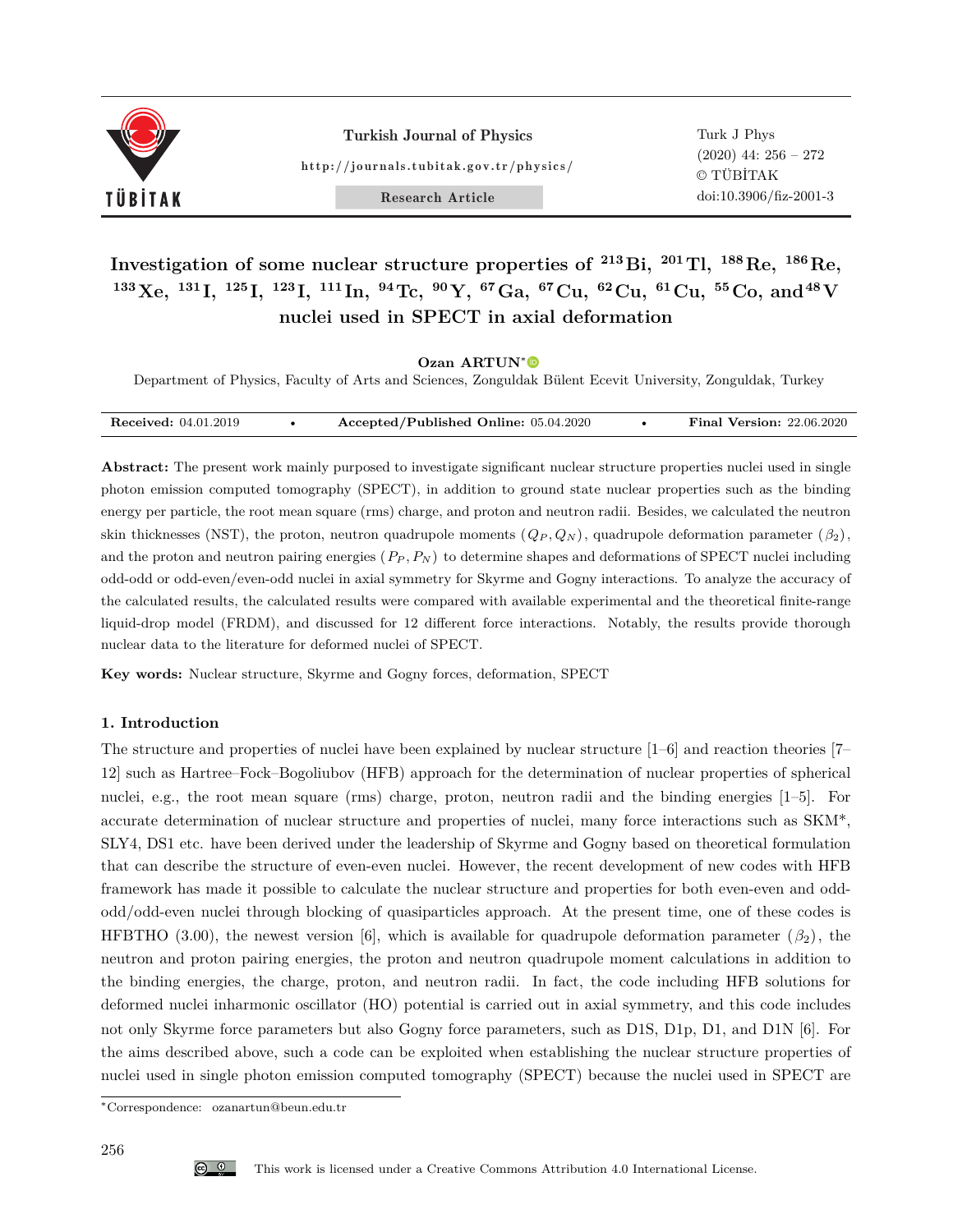generally odd-odd or odd-even/even-odd deformed nuclei. Moreover, determining of the ground state nuclear structure properties of nuclei is important as these properties such as quadrupole deformation parameters  $(\beta_2)$ , the quadrupole moments, pairing energy, neutron skin thickness etc. keep informed about shape and surface of nuclei in accordance with the purpose of the nuclear physics. To calculate the nuclear properties of nuclei which have not been calculated up to now, HFBTHO, which may calculate the properties of odd-odd or oddeven nuclei in axial deformation, allows to meet deficiency in the literature. For the medical nucleus selection, the calculations of SPECT nuclei are suitable for odd nuclei, and although the studies including the nuclear properties of PET nuclei, and the nuclei used in nuclear batteries [2] are available in the literature, there are not any calculations for SPECT nuclei. Additionally, the obtained results via new version of the code HFBTHO 3.00 pave the way for understanding of axial approach, and Skyrme, Gogny interactions used in code.

Furthermore, it is important to understand nuclear structure of medical nuclei, because these nuclei are produced by charged particle induced reactions**,** including preequilibrium (PEQ) reaction mechanism at about 14–15 MeV [13], where initial exciton numbers act a part significant because initial exciton numbers are obtained from proton and neutron density radii. Accordingly, proton and neutron radii of each nucleus should be known for all the force parameters. The proton and neutron initial exciton numbers  $(X_p \text{ and } X_p)$ dependent on proton and neutron radii of nuclei and these numbers can be effectively used in proton induced reactions with PEQ reaction mechanism to produce medical radioisotope [13,14]. Besides, in terms of structure of nucleus, the neutron thicknesses  $(S_n \equiv \langle r_n^2 \rangle^{1/2} - \langle r_p^2 \rangle^{1/2})$  obtained from the difference between proton and neutron radii provide understanding of the asymmetry of neutron and proton dispersion in the nucleus, and the features of equation of state (EOS) for dissymmetrical nuclear matter, and the interaction and neutron abrasion cross-sections in heavy ion collisions [15–21].

In this paper, the ground state nuclear structure and properties of nuclei used in SPECT, <sup>213</sup> Bi, <sup>201</sup> Tl, <sup>188</sup> Re, <sup>186</sup> Re, <sup>133</sup> Xe, <sup>131</sup> I, <sup>125</sup> I, <sup>123</sup> I, <sup>111</sup> In, <sup>94</sup> Tc, <sup>90</sup> Y, <sup>67</sup>Ga, <sup>67</sup> Cu, <sup>62</sup> Cu, <sup>61</sup> Cu, <sup>55</sup> Co and <sup>48</sup> V have been calculated in axial deformation for Skyrme and Gogny force parameters, S3, SKM\*, SKP, SKX, SLY4, HFB9, UNEDF0, UNEDF1 [22–29] and D1, D1N, D1p, D1S [30–33], respectively. For this aim, based on Skyrme and Gogny force parameters, the neutron, proton pairing energies and quadrupole moments, the binding energy, the rms charge, proton and neutron radii, the quadrupole deformation parameter, and the neutron skin thickness (NST) obtained by the HFBTO code were compared with the experimental data [34,35] and the theoretical results of the finite-range liquid-drop model (FRDM) [36].

### **2. Theoretical framework**

To investigate the nuclear structure and properties of SPECT nuclei, Skyrme and Gogny's force interactions were used based on axial deformations. In addition to even-even nuclei, the nuclear properties of odd-odd nuclei are also determined, and in order to compensate such a need in the axial deformation, the blocking of quasiparticles approach in the Equal Filling Approximation (EFA), which is an ideal approximation to exact blocking, can be recommended in the calculation of nuclear properties of both odd-odd and odd-even nuclei. For each iteration in the code, the mean field Hamiltonian that ensures a sequence equivalent single-particle states is diagonalized. The code defines index of quasiparticles to be blocked by taking into account the overlap between quasiparticle wave function and single particle wave function based on the Nilsson quantum numbers supplied in input of the code [6,37,38].

Each force interaction of Skyrme and Gogny is presented together with the parameter values in Tables 1 and  $2$  [1–3,6].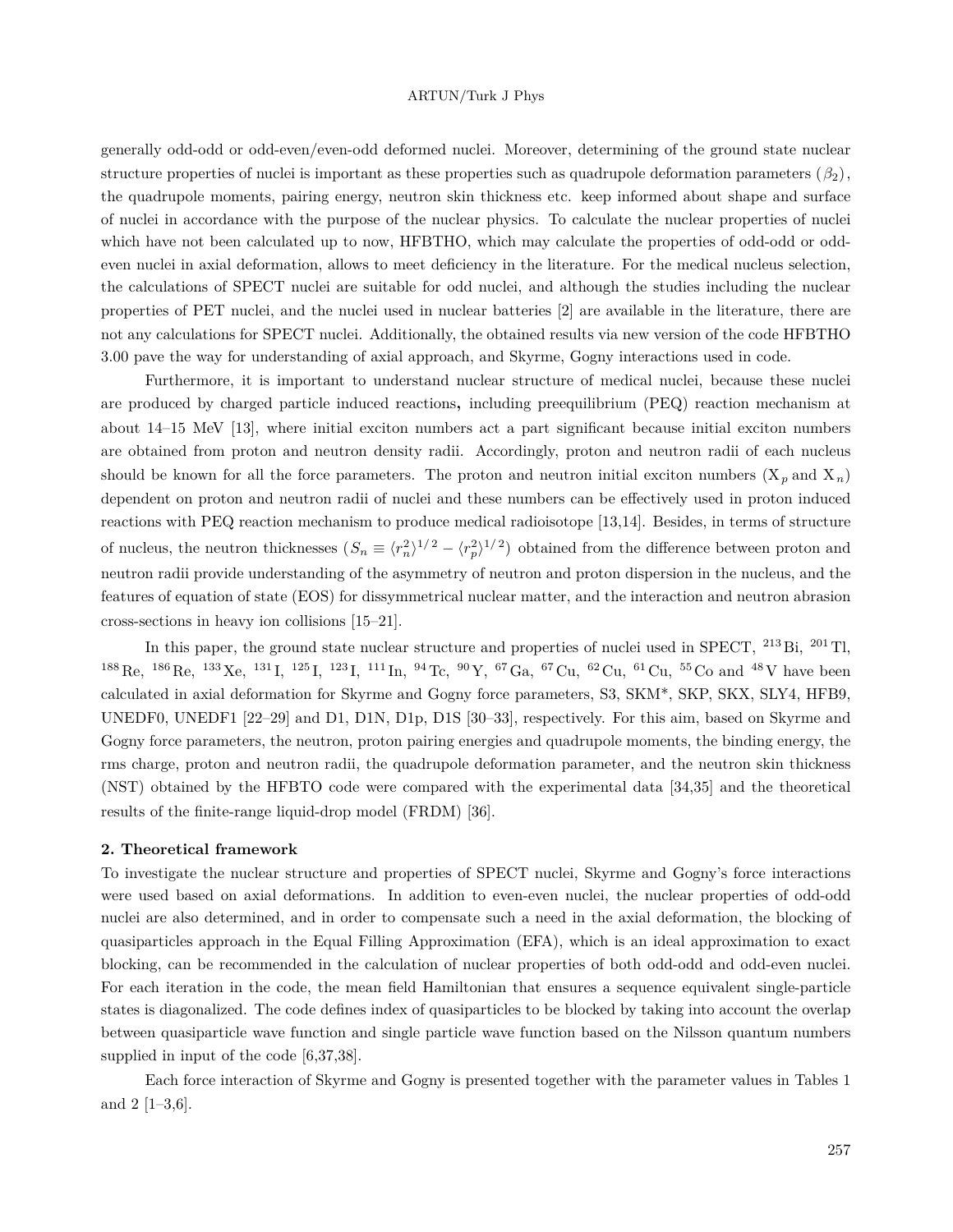### **2.1. Hartree–Fock–Bogolyubov method for Skyrme forces**

HFB approach is given in the form of local energy density functional [6,37,38]:

$$
E\left[\rho,\tilde{\rho}\right] = \int d^3\vec{r} \mathbf{H}\left(\vec{r}\right),\tag{1}
$$

where, H  $(\vec{r})$  consists of two Hamiltonians, which are the sum of mean field  $(H(\vec{r}))$  and pairing energy densities  $(\tilde{H}(\vec{r}))$ :

$$
H(\vec{r}) = H(\vec{r}) + \tilde{H}(\vec{r}),\tag{2}
$$

$$
H(\vec{r}) = \frac{\hbar^2}{2m}\tau + \frac{1}{2}t_0 \left[ \left( 1 + \frac{1}{2}x_0 \right) \rho^2 - \left( \frac{1}{2} + x_0 \right) \sum_q \rho_q^2 \right] + \frac{1}{2}t_1 \left[ \left( 1 + \frac{1}{2}x_1 \right) \rho \left( \tau - \frac{3}{4}\Delta\rho \right) - \left( \frac{1}{2} + x_1 \right) \sum_q \rho_q \left( \tau_q - \frac{3}{4}\Delta\rho_q \right) \right] + \frac{1}{2}t_2 \left[ \left( 1 + \frac{1}{2}x_2 \right) \rho \left( \tau + \frac{1}{4}\Delta\rho \right) - \left( \frac{1}{2} + x_2 \right) \sum_q \rho_q \left( \tau_q + \frac{1}{4}\Delta\rho_q \right) \right] + \frac{1}{12}t_3\rho^{\alpha} \left[ \left( 1 + \frac{1}{2}x_3 \right) \rho^2 - \left( \frac{1}{2} + x_3 \right) \sum_q \rho_q^2 \right] - \frac{1}{8} \left( t_1x_1 + t_2x_2 \right) \sum_{ij} \vec{J}_{ij}^2 + \frac{1}{8} \left( t_1 - t_2 \right) \sum_{q,ij} \vec{J}_{q,ij}^2 - \frac{1}{2} W_0 \sum_{ijk} \varepsilon_{ijk} \left[ \rho \nabla_k \vec{J}_{ij} + \sum_q \rho_q \nabla_k \vec{J}_{q,ij} \right],
$$
(3)

and,

$$
\tilde{H}(\vec{r}) = \frac{1}{2}V_0 \left[1 - V_1 \left(\frac{\rho}{\rho_0}\right)^{\gamma}\right] \sum_q \tilde{p}_q^2.
$$
\n(4)

In Eq. (4), the index q is proton (p) or neutron (n) densities, and  $\gamma$  called as power of density for pairing represents a constant for each force parameter given by Table 1.  $H(\vec{r})$  and  $\tilde{H}(\vec{r})$  in Eqs. (3) and (4) rely on  $J_{i,j}(\vec{r})$ ,  $q, \tau(\vec{r}), \rho(\vec{r})$  and  $\tilde{\rho}(\vec{r})$ ,which they are spin-current density, proton or neutron densities, kinetic energy density, the local particle and pairing densities, respectively.

$$
\rho(\vec{r}) = \rho(\vec{r}, \vec{r}), \tilde{\rho}(\vec{r}) = \tilde{\rho}(\vec{r}, \vec{r}), \qquad (5)
$$

$$
\tau\left(\vec{r}\right) = \nabla_{\vec{r}}\nabla_{\vec{r}'}\rho\left(\vec{r},\vec{r}'\right)|_{\vec{r}'=\vec{r}},\vec{J}_{ij}\left(\vec{r}\right) = \frac{1}{2i}\left(\nabla_i-\nabla_i'\right)\rho_j\left(\vec{r},\vec{r}'\right)|_{\vec{r}'=\vec{r}},\tag{6}
$$

where  $\rho(\vec{r},\vec{r}')$ ,  $\rho_i(\vec{r},\vec{r}')$ ,  $\tilde{\rho}(\vec{r},\vec{r}')$  and  $\tilde{\rho}_i(\vec{r},\vec{r}')$  can be expressed by the spin-dependent one-body density matrices as follow:

$$
\rho\left(\vec{r}\sigma,\vec{r}'\sigma'\right) = \frac{1}{2}\rho\left(\vec{r},\vec{r}'\right)\delta_{\sigma\sigma'} + \frac{1}{2}\sum_{i}\left(\sigma\left|\sigma_{i}\right|\sigma'\right)\rho_{i}\left(\vec{r},\vec{r}'\right),\tag{7}
$$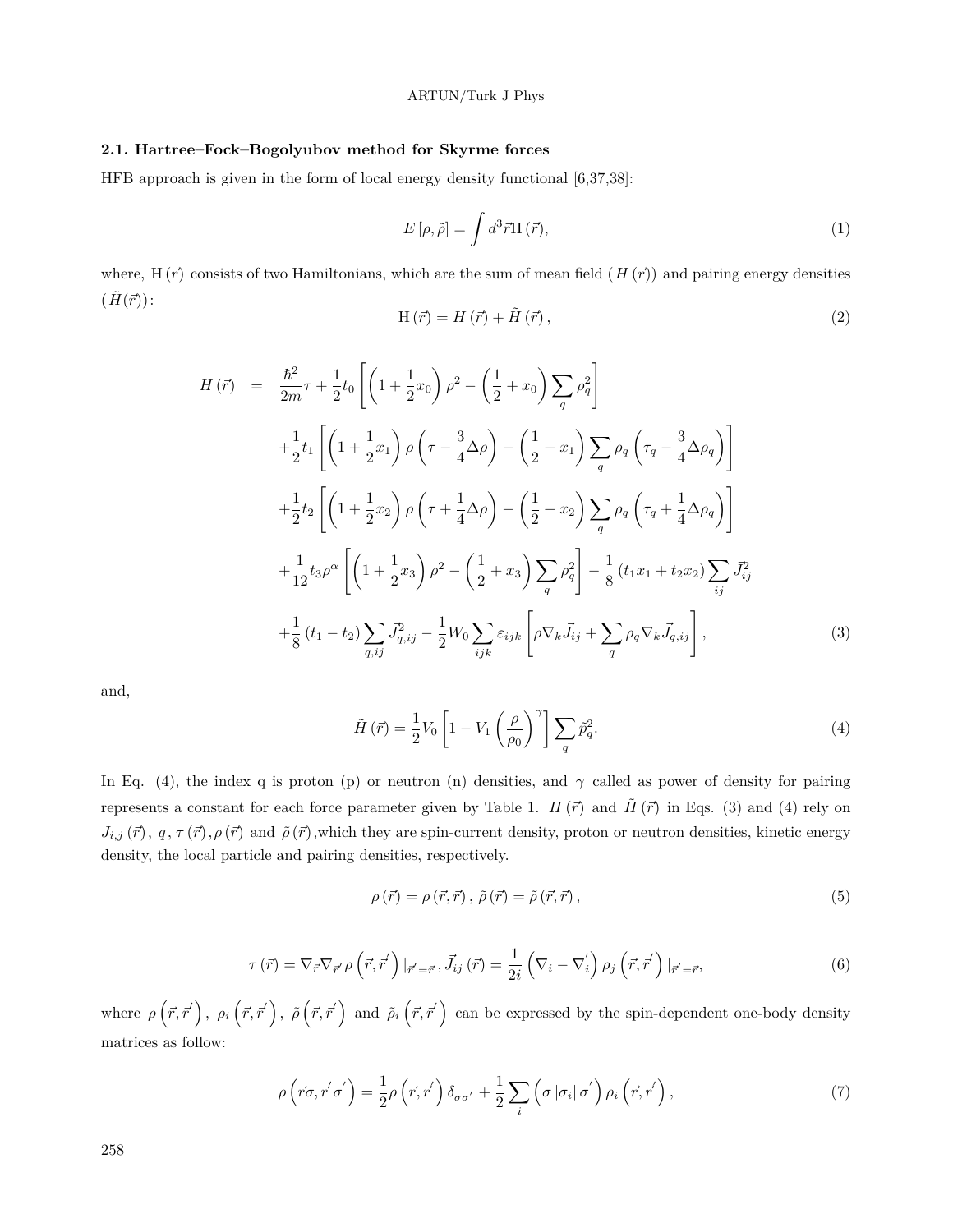$$
\tilde{\rho}\left(\vec{r}\sigma,\vec{r}'\sigma'\right) = \frac{1}{2}\tilde{\rho}\left(\vec{r},\vec{r}'\right)\delta_{\sigma\sigma'} + \frac{1}{2}\sum_{i}\left(\sigma\left|\sigma_{i}\right|\sigma'\right)\tilde{\rho}_{i}\left(\vec{r},\vec{r}'\right). \tag{8}
$$

In Eq. (8), the pairing density matrix  $\tilde{\rho}$  is used instead of the pairing tensor (*κ*):

$$
\tilde{\rho}\left(\vec{r}\sigma,\vec{r}'\sigma'\right) = -2\sigma'\kappa\left(\vec{r},\sigma,\vec{r}',-\sigma'\right). \tag{9}
$$

The variation in energy in Eq. (1) for Skyrme HFB approach is expressed as:

$$
\sum_{\sigma}^{\prime} \left( \begin{array}{c} h\left(\vec{r},\sigma,\sigma^{'}\right) & \tilde{h}\left(\vec{r},\sigma,\sigma^{'}\right) \\ \tilde{h}\left(\vec{r},\sigma,\sigma^{'}\right) & -h\left(\vec{r},\sigma,\sigma^{'}\right) \end{array} \right) \left( \begin{array}{c} U\left(E,\vec{r}\sigma^{'}\right) \\ V\left(E,\vec{r}\sigma^{'}\right) \end{array} \right) = \left( \begin{array}{cc} E+\lambda & 0 \\ 0 & E-\lambda \end{array} \right) \left( \begin{array}{c} U\left(E,\vec{r}\sigma\right) \\ V\left(E,\vec{r}\sigma\right) \end{array} \right). \tag{10}
$$

In Eq. (10),  $h(\vec{r}, \sigma, \sigma')$  and  $\tilde{h}(\vec{r}, \sigma, \sigma')$  are local fields calculated in coordinate space via the following equations:

$$
h_q\left(\vec{r},\sigma,\sigma^{'}\right) = -\nabla M_q \nabla + U_q + \frac{1}{2i} \sum_{ij} \left(\nabla_i \sigma_j B_{q,ij} + B_{q,ij} \nabla_i \sigma_j t\right), \quad \tilde{h}_q\left(\vec{r},\sigma,\sigma^{'}\right) = V_0 \left(1 - V_1 \left(\frac{\rho}{\rho_0}\right)^{\gamma}\right) \tilde{\rho}_q. \tag{11}
$$

In Eq. (11),  $M_q$ ,  $B_{q,ij}$  and  $U_q$  are given by [3,24,25, 37,38]

$$
M_q = \frac{\hbar^2}{2m} + \frac{1}{4}t_1 \left[ \left( 1 + \frac{1}{2}x_1 \right) \rho - \left( x_1 + \frac{1}{2} \right) \rho_q^2 \right] + \frac{1}{4}t_2 \left[ \left( 1 + \frac{1}{2}x_2 \right) \rho - \left( x_2 + \frac{1}{2} \right) \rho_q^2 \right],
$$
\n(12)

$$
B_{q,ij} = -\frac{1}{4} (t_1 x_1 + t_2 x_2) \vec{J}_{ij} + \frac{1}{4} (t_1 - t_2) \vec{J}_{q,ij} + \frac{1}{2} W_0 \sum_{ijk} \varepsilon_{ijk} \nabla_k (\rho + \rho_q), \tag{13}
$$

$$
U_q = t_0 \left[ \left( 1 + \frac{1}{2} x_0 \right) \rho - \left( x_0 + \frac{1}{2} \right) \rho_q \right] + \frac{1}{4} t_1 \left[ \left( 1 + \frac{1}{2} x_1 \right) \left( \tau - \frac{3}{4} \Delta \rho \right) - \left( x_1 + \frac{1}{2} \right) \left( \tau_q - \frac{3}{2} \Delta \rho_q \right) \right]
$$
  
+ 
$$
\frac{1}{4} t_2 \left[ \left( 1 + \frac{1}{2} x_2 \right) \left( \tau + \frac{1}{2} \Delta \rho \right) + \left( x_2 + \frac{1}{2} \right) \left( \tau_q + \frac{1}{2} \Delta \rho_q \right) \right]
$$
  
+ 
$$
\frac{1}{12} t_3 \rho^{\alpha} \left[ \left( 1 + \frac{1}{2} x_3 \right) (2 + \alpha) \rho - \left( x_3 + \frac{1}{2} \right) \left( 2 \rho_q + \frac{\alpha}{\rho} \sum_q' \rho_q^2 \right) \right]
$$
  
- 
$$
\frac{\gamma V_0 V_1}{2 \rho} \left( \frac{\rho}{\rho_0} \right)^{\gamma} \sum_q \tilde{\rho}_q^2 - \frac{1}{2} W_0 \sum_{ijk} \varepsilon_{ijk} \nabla_k \left[ \vec{J}_{ij} + \vec{J}_{q,ij} \right].
$$
 (14)

## **2.2. Hartree–Fock–Bogolyubov method for Gogny forces**

On the other hand, in the presence of the theory of Gogny, the force interactions are applied in Eq. (1) where  $\hat{P}_{\sigma}$  and  $\hat{P}_{\tau}$  represent spin and isospin exchange operators. The parameters for D1S, D1p, D1, D1N force interactions can be clearly found in Table 2 [6,30–33].

$$
\hat{V}(\vec{r}_1, \vec{r}_2) = \sum_{i=1,2} e^{-(\vec{r}_1 - \vec{r}_2)^2/\mu_i^2} \left( W_i + B_i \hat{P}_{\sigma} - H_i \hat{P}_{\tau} - M_i \hat{P}_{\sigma} \hat{P}_{\tau} \right) + t_0 \left( 1 + x_0 \hat{P}_{\sigma} \right) \rho^{\alpha} \left( \frac{\vec{r}_1 + \vec{r}_2}{2} \right) \delta \left( \vec{r}_1 - \vec{r}_2 \right) \n+ i W_{LS} \left( \vec{\sigma}_1 + \vec{\sigma}_2 \right) \left( \vec{\nabla}_1 - \vec{\nabla}_2 \right) \times \delta \left( \vec{r}_1 - \vec{r}_2 \right) \left( \vec{\nabla}_1 - \vec{\nabla}_2 \right).
$$
\n(15)

259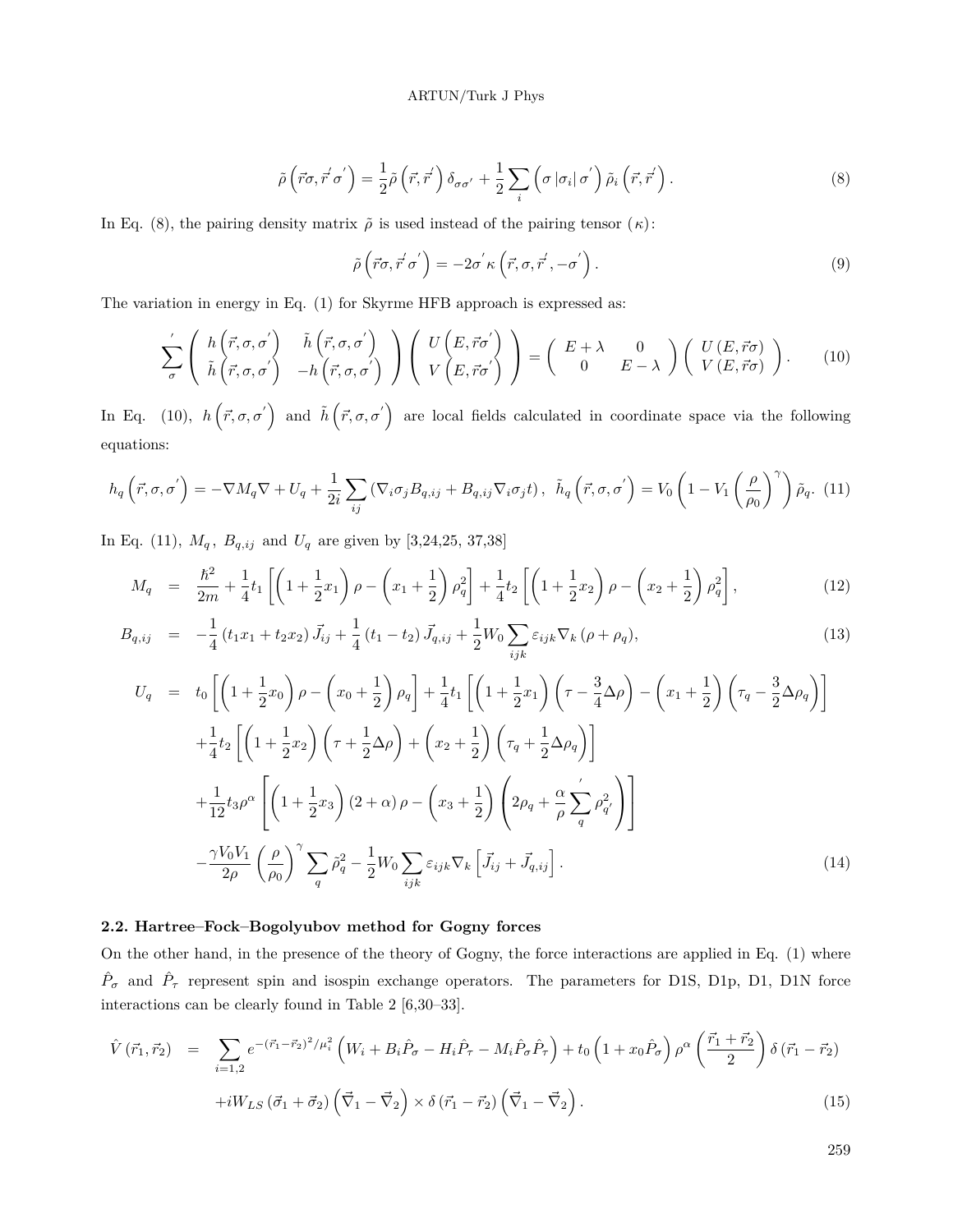However, to apply Gogny force interactions to HFB, particular changes are needed in matrix elements to avoid defile of the finite range part in the Gogny functional where includes high computation time in each iteration, for this aim, matrix elements of the antisymmetrized potential are given by the matrix elements that can be expressed via the pairing matrix tensor<sub> $\kappa$ </sub> or the density matrix  $\rho$ :

$$
\Gamma_{\vec{n}_1\vec{n}_3} = \sum_{\vec{n}_2\vec{n}_4} \left\langle \vec{n}_1\vec{n}_2 \, | \, \hat{V}\hat{A} \, | \, \vec{n}_3\vec{n}_4 \right\rangle \rho_{\vec{n}_4\vec{n}_2},\tag{16}
$$

$$
\Delta_{\vec{n}_1 \vec{n}_2} = \frac{1}{2} \sum_{\vec{n}_3 \vec{n}_4} \left\langle \vec{n}_1 \vec{n}_2 \, | \, \hat{V} \hat{A} \, | \, \vec{n}_3 \vec{n}_4 \right\rangle \kappa_{\vec{n}_3 \vec{n}_4}.\tag{17}
$$

In Eq. (17), the basis composed of the states ( $|n\rangle$ ,  $|\tilde{n}\rangle$ ) and in such a basis, the pairing matrix tensor equals to zero ( $\kappa_{\vec{n}_3\vec{n}_4} = \kappa_{\vec{n}_3\vec{n}_4} = 0$ ). In configuration space, the pairing density  $\tilde{\rho}$  and the pairing field  $\tilde{h}$  are convenient compared to the pairing tensor *κ* and ∆:

$$
\tilde{\rho}_{\vec{n}_3\vec{n}_4} = -2\sigma_{\vec{n}_4} \kappa_{\vec{n}_3\vec{n}_4}^*,\tag{18}
$$

$$
\tilde{h}_{\vec{n}_1\vec{n}_2} = -2\sigma_{\vec{n}_2}\Delta_{\vec{n}_1\bar{\vec{n}}_2}^*.
$$
\n(19)

After using these, to make facilitation, pairing field  $\tilde{h}$  and pairing density being real and symmetric can be given by:

$$
\tilde{h}_{\vec{n}_1\vec{n}_2} = \frac{1}{2} \sum_{\vec{n}_3\vec{n}_4} \left\langle \vec{n}_1 \vec{\bar{n}}_2 \, | \, \hat{V} \hat{A} \, | \, \vec{n}_3 \vec{\bar{n}}_4 \right\rangle \sigma_{\vec{n}_2} \sigma_{\vec{n}_4} \tilde{\rho}_{\vec{n}_3 \vec{n}_4}.
$$
\n(20)

In Eq. (20),  $\hat{A}$  is the antisymmetrization operator  $(1 - \hat{P}_r \hat{P}_\sigma \hat{P}_\tau)$  and, each basis state " $|n\rangle$ " is represented by the quantum numbers of Harmonic oscillator, and  $\hat{V}\hat{A}$  can be given by isospin direct and isospin exchange with ID and IE labels:

$$
\hat{V}_i \hat{A} = V_i \left( \vec{r} \right) \left( W_i + B_i \hat{P}_\sigma - H_i \hat{P}_\tau - M_i \hat{P}_\sigma \hat{P}_\tau \right) \left( 1 - \hat{P}_\sigma \hat{P}_\tau \hat{P}_r \right) \equiv \hat{V}_i^{ID} - \hat{V}_i^{IE} \hat{P}_r. \tag{21}
$$

Gogny force expressions applied in HFB can be found out Perez et al.'s study in more detail.

In terms of calculations, in addition to knowledge mentioned above, it is important to note that the calculations include linear constraint method for multi-constraint calculations based upon the approximation of the random phase approximation (RPA) matrix, especially on the nuclear shape where the constraints permit probing the potential energy surface of the nucleus, such as the definition of shape fission or isomers [6,37,38].

| Forces             | $(\text{MeVfm}^3)$<br>$t_0$ ( | (Mevfm <sup>5</sup> )<br>$t_1$ | $t_2$ (MeVfm <sup>5</sup> ) | $t_3$ (MeVfm <sup>3</sup> ) | $X_0$ | $X_1$    | $x_2$    | $X_3$    |         |
|--------------------|-------------------------------|--------------------------------|-----------------------------|-----------------------------|-------|----------|----------|----------|---------|
| S <sub>3</sub>     | $-1128.750$                   | 395.000                        | $-95.000$                   | 14000.000                   | 0.450 | 0.000    | 0.000    | 1.000    |         |
| $SKM*$             | $-2645.000$                   | 410.000                        | $-135.000$                  | 15595.000                   | 0.900 | 0.000    | 0.000    | 0.000    | 1/6     |
| <b>SKP</b>         | $-2931.696$                   | 320.618                        | $-337.409$                  | 18708.960                   | 0.292 | 0.653    | $-0.537$ | 0.181    | 1/6     |
| SLY4               | $-2488.913$                   | 486.818                        | -546.395                    | 13777.000                   | 0.834 | $-0.344$ | $-1.000$ | 1.354    | 1/6     |
| <b>SKX</b>         | $-1445.300$                   | 246.900                        | $-131.800$                  | 12103.890                   | 0.340 | 0.580    | 0.127    | 0.300    | 1/2     |
| HFB9               | $-2043.918$                   | 411.599                        | $-194.189$                  | 12497.170                   | 0.515 | $-0.954$ | $-0.332$ | 0.899    | 1/4     |
| UNEDF <sub>0</sub> | $-1883.688$                   | 277.500                        | 608.431                     | 13901.948                   | 0.974 | $-1.778$ | $-1.677$ | $-0.381$ | 1/3.106 |
| UNEDF1             | $-2078.328$                   | 239.400                        | 1575.120                    | 14263.650                   | 0.537 | $-5.077$ | $-1.367$ | $-0.162$ | 1/3.703 |

**Table 1**. Parameters of Skyrme forces used in HFBTHO code.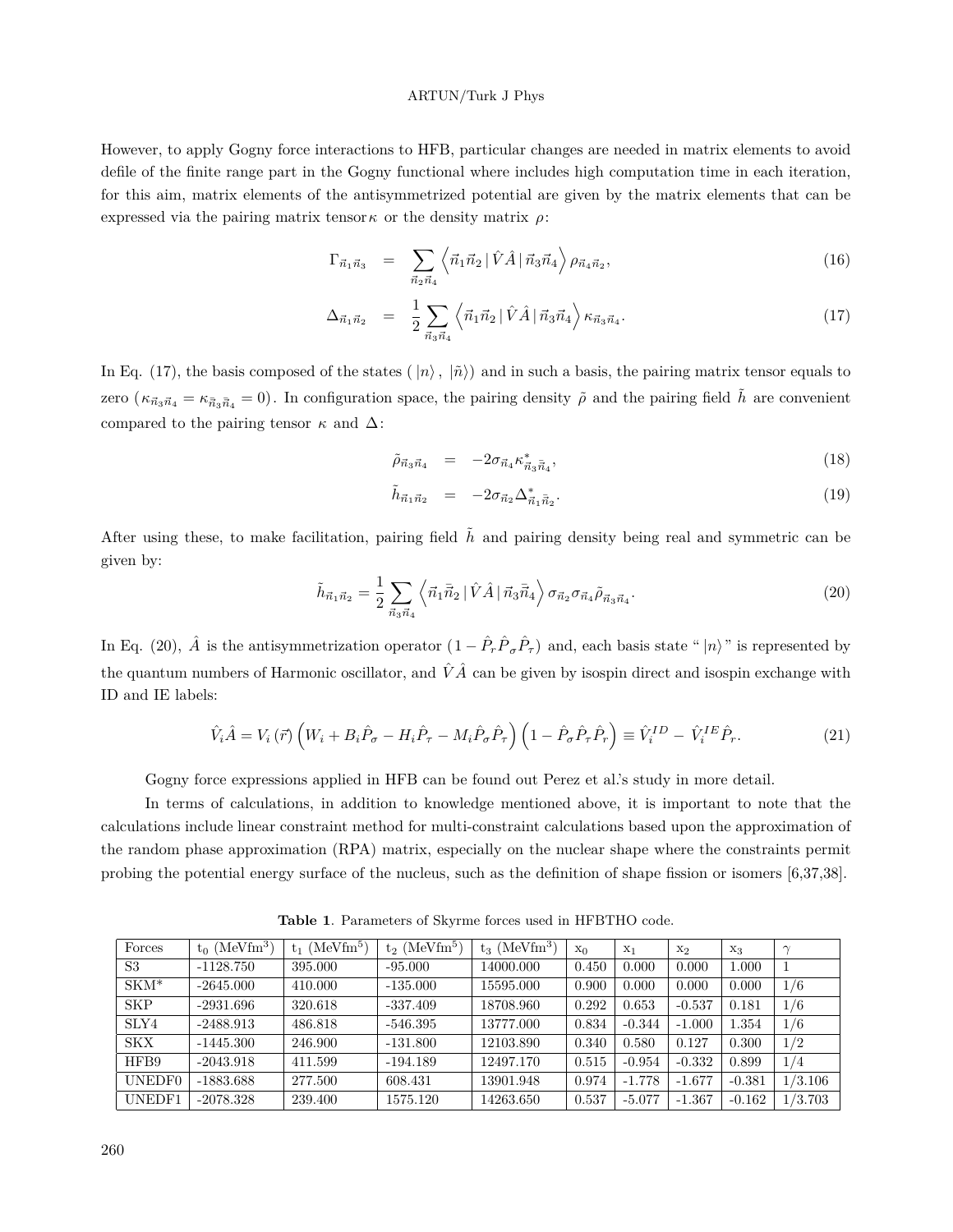| Forces         | $\imath$       | $r_i$ (fm) | $W_i(MeV)$ | $B_i$ (MeV) | $H_i(MeV)$ | $M_i(MeV)$ | $t_0$ (MeVfm <sup>4</sup> ) | X <sub>0</sub> | $\alpha$ |
|----------------|----------------|------------|------------|-------------|------------|------------|-----------------------------|----------------|----------|
| D <sub>1</sub> |                | 0.7        | $-402.4$   | $-100.00$   | $-496.20$  | $-23.56$   | 8100.0                      | 1.0            | 1/3      |
|                | $\overline{2}$ | 1.2        | $-21.30$   | $-11.77$    | 37.27      | $-68.81$   |                             |                |          |
| D1N            |                | 0.8        | $-2047.61$ | 1700.00     | $-2414.93$ | 1519.35    | 9657.0                      | 1.0            | 1/3      |
|                | 2              | 1.2        | 293.02     | $-300.78$   | 414.59     | $-316.84$  |                             |                |          |
| D1P            |                | 0.7        | $-402.40$  | $-100.0$    | $-496.20$  | $-23.56$   | 8100.0                      | 1.0            | 1/3      |
|                | $\overline{2}$ | 1.2        | $-21.30$   | $-11.77$    | 32.27      | $-68.81$   |                             |                |          |
| D1S            |                | 0.7        | $-1720.30$ | 1300.00     | $-1813.53$ | 1397.60    | 8343.6                      | 1.0            | 1/3      |
|                | $\overline{2}$ | 1.2        | 103.64     | $-163.48$   | 162.81     | $-223.93$  |                             |                |          |

**Table 2**. Parameters of Gogny forces used in HFBTHO code.

## **3. Results and discussion**

In the present work, in order to study the effect of the axial deformation in the SPECT nuclei, investigations of ground state nuclear structure properties of <sup>213</sup> Bi, <sup>201</sup> Tl, <sup>188</sup> Re, <sup>186</sup> Re, <sup>133</sup> Xe, <sup>131</sup> I, <sup>125</sup> I, <sup>123</sup> I, <sup>111</sup> In, <sup>94</sup> Tc,  $90\,\text{Y}$ ,  $67\,\text{Ga}$ ,  $67\,\text{Cu}$ ,  $62\,\text{Cu}$ ,  $61\,\text{Cu}$ ,  $55\,\text{Co}$ , and  $48\,\text{V}$  nuclei used in SPECT have been performed by Skyrme and Gogny force interactions. Thus we calculated the binding energies, the rms charge, proton and neutron radii, NST, the proton and neutron quadrupole moments  $(Q_P \text{ and } Q_N)$ , quadrupole deformation parameter  $(\beta_2)$ , and the proton and neutron pairing energies  $(P_P \text{ and } P_N)$ . The Skyrme and Gogny force parameters used in the calculations of nuclear properties of each SPECT nucleus are S3, SKM\*, SKP, SKX, SLY4, HFB9, UNEDF0, UNEDF1 and D1, D1N, D1p, D1S, respectively. To analyze and discuss the accuracy of the obtained results, the calculated results for Skyrme and Gogny force parameters were also compared with experimental data and the theoretical results in the literature e.g. FRDM.

HFB approach with Skyrme and Gogny interactions in axial deformation was implemented by HFTHO 3.00 code which allows the calculation of nuclear structure properties of all nuclei. To understand how to work each force parameter of interactions in the HFBTHO, we calculated for SPECT nuclei and the obtained results compared with the experimental results in the literature. In addition to the related calculations in this work, in the literature, the comparisons of Gogny and Skyrme interactions may also be analyzed in detail [39].

### **3.1. Binding energies per particle**

In order to determine the nuclear structure properties of SPECT nuclei, we calculated the binding energies per particle of <sup>213</sup> Bi, <sup>201</sup> Tl, <sup>188</sup> Re, <sup>186</sup> Re, <sup>133</sup> Xe, <sup>131</sup> I, <sup>125</sup> I, <sup>123</sup> I, <sup>111</sup> In, <sup>94</sup> Tc, <sup>90</sup> Y, <sup>67</sup>Ga, <sup>67</sup> Cu, <sup>62</sup> Cu, <sup>61</sup> Cu, <sup>55</sup> Co, and <sup>48</sup> V nuclei via two different approaches, Gogny and Skyrme force parameterizations. The calculated results were then compared with the experimental data and FRDM results as presented in Table 3. It is obvious that Gogny's D1, D1N and D1p force parameter results get away from the experimental data and other results, except for  $131$  I,  $90$  Y and  $67$  Ga nuclei. However, D1S force parameter is closer to the experimental data and Skyrme force results. It is seen that the results of FRDM are consistent with the experimental data, however, there are a few exceptional circumstances. The binding energy result of <sup>67</sup>Ga for UNEDF0 force parameter is the same value with the experimental data. Similarly, in terms of HFB9, this result is more consistent than FRDM result. The SKP interaction results show that <sup>213</sup> Bi, <sup>201</sup> Tl, <sup>188</sup> Re, <sup>133</sup> Xe, <sup>131</sup> I, <sup>125</sup> I, <sup>123</sup> I, <sup>111</sup> In, <sup>90</sup> Y and <sup>55</sup> Co nuclei are in good agreement with the experimental data compared to other Skyrme parameters and Gogny parameters. In particular, for <sup>213</sup> Bi nucleus, SKP has a better result than FRDM, in addition to <sup>213</sup> Bi, it is clear that the binding energy result  $(8.421 \text{ MeV})$  of  $^{131}$  I is fairly closer to the experimental data  $(8.423$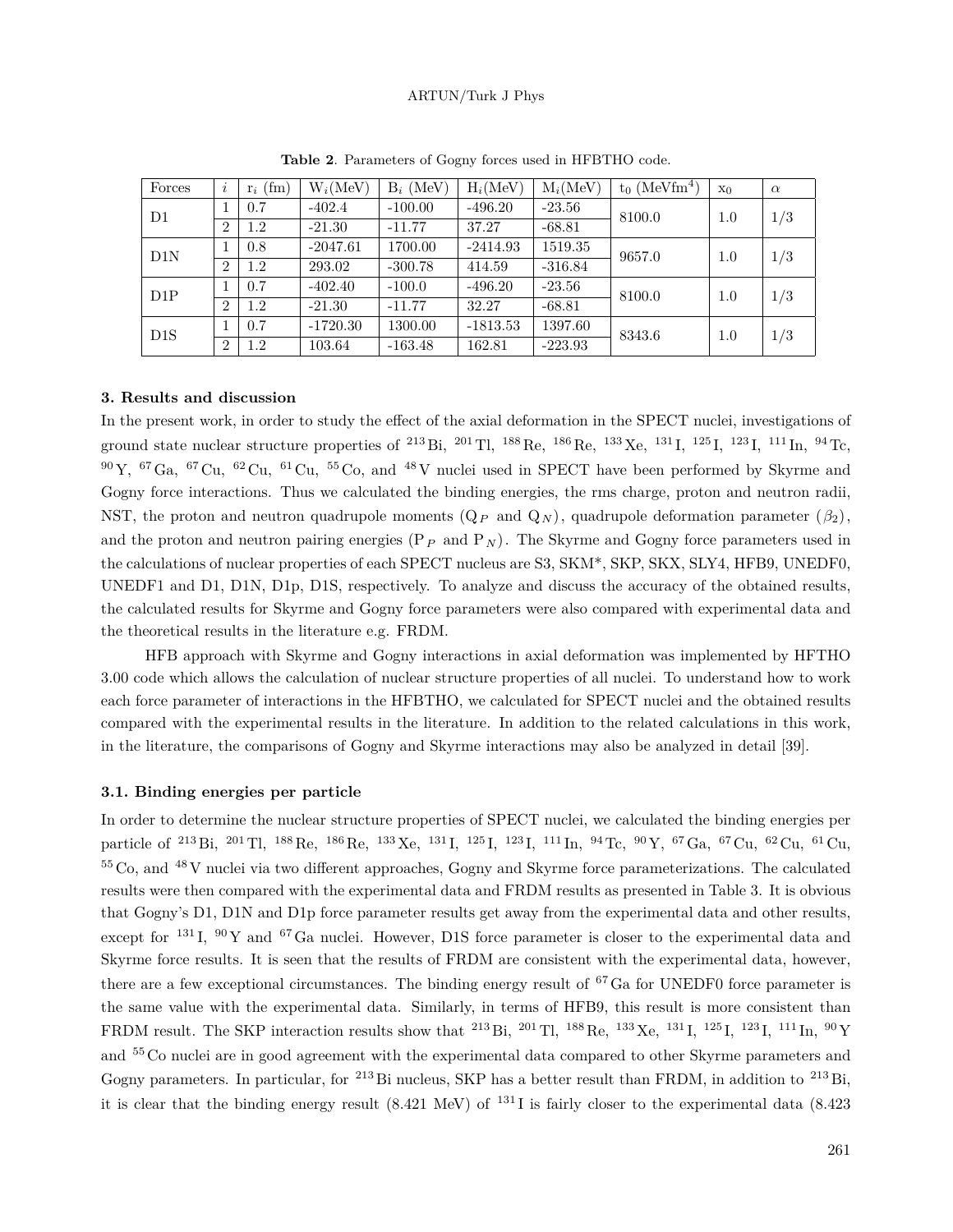MeV). Among the SPECT nuclei, Gogny's D1S force parameter only gives more suitable result for <sup>186</sup>Re than those of Skyrme force parameters. Further, for an accurate determination of the calculated results, when taking into account deviations between the calculated results and the available experimental data, Gogny's D1S force parameter for all nuclei has a deviation from 0.013 MeV ( $^{186}$ Re) to 0.452 MeV ( $^{62}$ Cu), and the maximum deviation of FRDM is 0.021 MeV for <sup>61</sup> Cu and the deviations of <sup>201</sup> Tl and <sup>111</sup> In are zero. Among the Skyrme interactions, SKP parameter has fairly low deviations e.g.,  $0.001$  MeV ( $^{213}$ Bi),  $0.002$  MeV ( $^{131}$ I), and UNEDF0 is in good agreement with experimental results and has minimum deviations after SKP, especially in  ${}^{67}Ga$ (0 MeV), <sup>213</sup> Bi (0.009 MeV), <sup>94</sup> Tc (0.020 MeV), <sup>90</sup> Y (0.090 MeV), <sup>67</sup> Cu (0.008 MeV). Based on the mean deviation rate, the SKP has the lowest rate ~0.055 MeV and this rate is less than UNEDF0 (0.093 MeV). On the basis of our results, when compared with the force interactions among themselves, it can be clearly said that Skyrme's SKP parameter in axial deformation is in good agreement with the experimental results compared to other force parameters in regarding the binding energy per particle.

## **3.2. Charge, proton and neutron density radii**

To determine the rms charge, proton and neutron density radii in axial deformation, we have utilized Gogny and Skyrme force parameters based on Hartree–Fock–Bogolyubov approach and the calculated results for 12 different force parameters are illustrated in Tables 4, 5 and 6 together with the experimental results in the literature. In the rms charge density radii used in SPECT nuclei, contrary to the binding energy, it has been noted that Gogny's force parameters have given suitable results in Table 4 when compared with the available experimental results. For only <sup>201</sup> Tl, Gogny's D1p force parameter is consistent with the experimental data, and on the other hand the rms charge result of <sup>213</sup> Bi for UNEDF1 parameter is the closest to the experimental result. Additionally, SKX results of  $^{201}$  Tl,  $^{133}$  Xe and  $^{90}$ Y nuclei are in good agreement with the experimental results compared to the other parameters. In the deviations of the charge radii, Gogny's D1, D1N, D1p interactions for <sup>213</sup> Bi and <sup>201</sup> Tl nuclei have small deviations compared to the binding energies, 0.007 fm, 0.065 fm, 0.006 fm and 0.060 fm, 0.055 fm, 0.006 fm, respectively. In addition to SKX, the deviations of UNE results with available experimental results also are low values <sup>213</sup> Bi (0.010 fm), <sup>133</sup> Xe (0.008 fm) and <sup>90</sup> Y (0.009 fm). Furthermore, the based on the calculated results and the experimental results in Table 4, the minimum mean deviation values are 0.0114 fm (SKX), 0.0126 fm (UNEDF1) and 0.0136 fm (UNEDF0). According to these results, it is important to note that such a result of SKX interaction was also acceptable for PET nuclei in Artun's previous study [3].

In addition to the rms charge radii, the rms proton and neutron density radii are calculated to observe the NST of the SPECT nuclei. The obtained the rms proton and neutron density radii are shown in Tables 5 and 6, respectively. It is well known that the experimental or theoretical proton and neutron density radii results for odd-odd and odd-even/even-odd nuclei are not available in the literature. Further, all SPECT nuclei are almost both odd-odd and odd-even/even-odd nuclei. Therefore, data of this study are quite important for literature. For this aim, in the following, in order to assess the deformation of the SPECT nuclei, NSTs, the quadrupole deformation parameters, the proton and neutron quadrupole moments, and pairing energies were calculated in axial symmetry.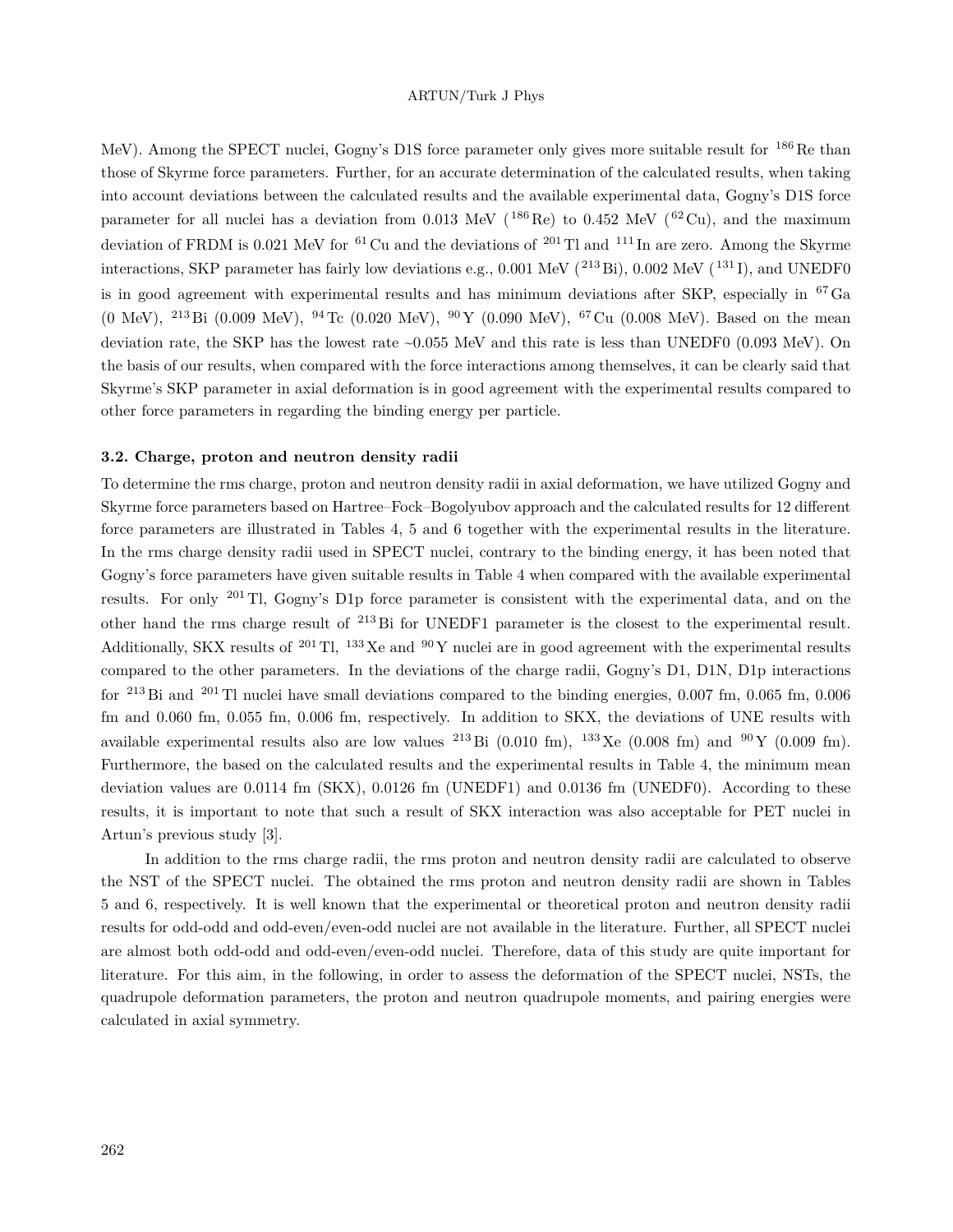| EXP.                                   | L62.2               | 1881     | 736.7                     | <b>7.981</b>                   | 8.413                        | 8.423                  | 8.450  | 8.449              | 8.522             | 8.609      | 8.693                | 8.708              | 8.737           | 8.718           | 8.716                 | 8.670                                     | 8.623                |  |
|----------------------------------------|---------------------|----------|---------------------------|--------------------------------|------------------------------|------------------------|--------|--------------------|-------------------|------------|----------------------|--------------------|-----------------|-----------------|-----------------------|-------------------------------------------|----------------------|--|
| <b>NGRLA</b>                           | 7.789               | 7.891    | 7.969                     | 7.984                          | 8.412                        | 8.422                  | 8.448  | 8.448              | 8.522             | 8.613      | 8.688                | 8.697              | 8.731           | 8.699           | 8.695                 | 8.676                                     | 8.631                |  |
| UNEDF1                                 | 7.771               | 7.844    | 7.855                     | 7.864                          | 8.342                        | 8.336                  | 8.350  | 8.346              | 8.435             | 8.452      | 8.593                | 8.654              | 8.703           | 8.361           | 8.460                 | 8.384                                     | 8.174                |  |
| UNEDF0                                 | 7.782               | 7.850    | 7.849                     | 7.915                          | .356<br>$\infty$             | 8.356                  | 8.340  | 8.371              | 8.486             | 8.589      | 8.603                | 8.708              | 8.745           | 8.338           | 8.585                 | 8.603                                     | 8.305                |  |
| HFB9                                   | 7.795               | 7.866    | 7.878                     | 7.894                          | 8.386                        | 8.370                  | 8.368  | 8.358              | 8.481             | 8.342      | 8.618                | 8.707              | 8.767           | 8.307           | 8.622                 | 8.487                                     | 8.158                |  |
| SLY4                                   | 7.755               | 7.831    | 7.837                     | 7.887                          | 8.345                        | 8.319                  | 8.317  | 8.344              | 8.462             | 8.262      | 8.601                | 8.670              | 8.749           | 8.320           | 8.516                 | 8.275                                     | 8.240                |  |
| <b>SKX</b>                             | 7.951               | 8.046    | 8.076                     | 8.118                          | 8.593                        | 8.593                  | 8.630  | 8.628              | 8.747             | 8.727      | 8.819                | 8.988              | 9.042           | 8.629           | 8.890                 | 8.789                                     | 8.506                |  |
| <b>SKP</b>                             | 7.790               | 7.875    | 7.934                     | 7.948                          | 8.422                        | 8.421                  | 8.454  | 8.422              | 8.536             | 8.340      | 8.660                | 8.781              | 8.808           | 8.424           | 8.613                 | 8.613                                     | 8.391                |  |
| $\ensuremath{\mathrm{SKM^{*}}}\xspace$ | 1.771               | 7.814    | 7.883                     | 7.894                          | 8.354                        | 8.354                  | 8.340  | 8.328              | 8.450             | 8.303      | 8.547                | 8.693              | 8.752           | 8.255           | 8.523                 | 8.491                                     | 7.776                |  |
| 33                                     | 7.742               | 1.794    | 7.875                     | 7.883                          | 8.331                        | 8.319                  | 8.251  | 8.302              | 8.410             | 8.186      | 8.570                | 8.598              | 8.676           | 8.038           | 8.320                 | 8.422                                     | 8.098                |  |
| D <sub>1</sub> S                       | 7.809               | 7.912    | 7.931                     | 7.968                          | 8.431                        | 8.408                  | 8.418  | 8.412              | 8.546             | 8.745      | 8.646                | 8.802              | 8.847           | 8.266           | 8.537                 | 8.587                                     | 8.254                |  |
| $\overline{C}$<br>$\bar{\Xi}$          | $\frac{8}{2}$<br>ō. | ಜ<br>88  | 3.484                     | 5.932                          | 7.427                        | $\overline{38}$<br>8.5 | 12.879 | 13.313             | 2.783             | рÓ<br>5.99 | 8.646                | 8.130              | 4.428           | 6.534           | $\frac{8}{3}$<br>6.73 | $\tilde{\mathcal{L}}$<br>$\overline{6.7}$ | 4.154                |  |
| DIN                                    | 5.479               | 6.753    | 5.217                     | 5.972                          | 6.796                        | 9.424                  | 12.688 | 14.036             | 2.257             | 4.576      | 8.852                | 8.137              | 2.892           | 6.277           | 6.726                 | 6.089                                     | 4.958                |  |
| $\overline{\square}$                   | 6.254               | 5.934    | 6.503                     | 7.162                          | 6.204                        | 8.323                  | 12.981 | 11.553             | 2.523             | 5.058      | 8.638                | 8.004              | 1.204           | 7.129           | 7.651                 | 6.583                                     | 4.407                |  |
| Nuclei                                 | $\rm ^{213}Bi$      | $201$ TI | $\overline{\rm ^{188}Re}$ | $\overline{{}^{186}\text{Re}}$ | $\overline{^{133}\text{Xe}}$ | 131                    | 125    | $123$ <sup>T</sup> | 111 <sub>In</sub> | $94$ Tc    | $\bar{\lambda}_{06}$ | $^{67}\mathrm{Ga}$ | $_{67}{\rm Cu}$ | $^{62}{\rm Cu}$ | $^{61}\mathrm{Cu}$    | 55C <sub>O</sub>                          | $\Lambda_{8\bar{b}}$ |  |

Table 3. Binding energies per particle for SPECT nuclei. **Table 3**. Binding energies per particle for SPECT nuclei.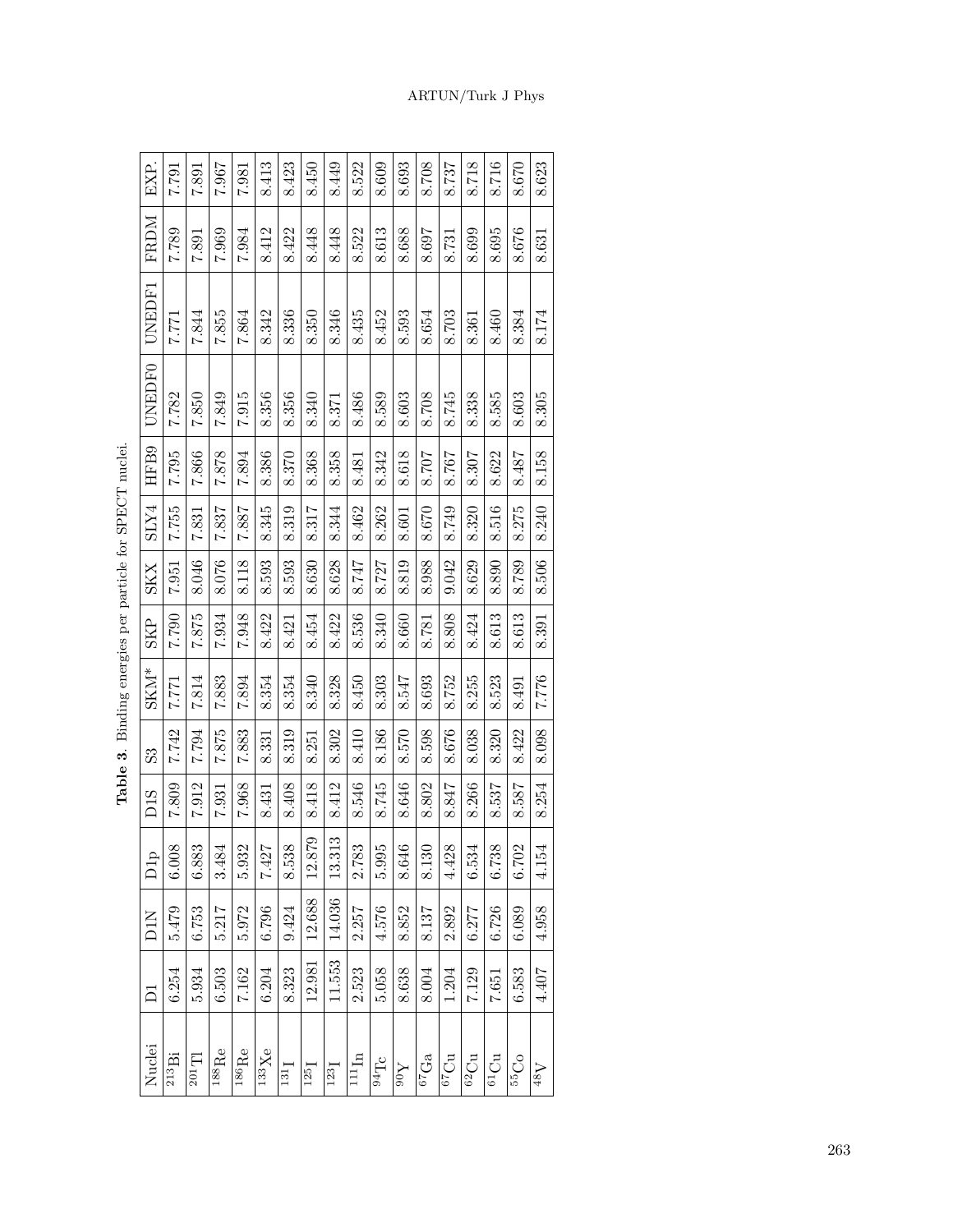| Nuclei                | D1    | D1N   | D1p   | D1S   | S <sub>3</sub> | $SKM*$ | <b>SKP</b> | <b>SKX</b> | SLY4  | HFB9  | UNEDF0 | UNEDF1 | EXP.  |
|-----------------------|-------|-------|-------|-------|----------------|--------|------------|------------|-------|-------|--------|--------|-------|
| $^{213}Bi$            | 5.552 | 5.624 | 5.553 | 5.528 | 5.627          | 5.551  | 5.569      | 5.545      | 5.563 | 5.561 | 5.549  | 5.560  | 5.559 |
| $^{201}$ Tl           | 5.517 | 5.512 | 5.463 | 5.466 | 5.546          | 5.483  | 5.501      | 5.468      | 5.493 | 5.490 | 5.481  | 5.485  | 5.457 |
| $^{188}$ Re           | 5.385 | 5.487 | 5.544 | 5.425 | 5.489          | 5.412  | 5.398      | 5.397      | 5.431 | 5.424 | 5.356  | 5.366  |       |
| $^{186}$ Re           | 5.336 | 5.422 | 5.366 | 5.403 | 5.480          | 5.409  | 5.397      | 5.386      | 5.425 | 5.423 | 5.407  | 5.354  |       |
| $^{133}\text{Xe}$     | 4.914 | 4.914 | 4.841 | 4.795 | 4.863          | 4.799  | 4.827      | 4.780      | 4.812 | 4.812 | 4.791  | 4.793  | 4.783 |
| $^{131}\mathrm{I}$    | 4.824 | 4.774 | 4.794 | 4.768 | 4.836          | 4.773  | 4.797      | 4.759      | 4.789 | 4.779 | 4.761  | 4.771  |       |
| $^{125}\mathrm{I}$    | 4.590 | 4.600 | 4.619 | 4.734 | 4.851          | 4.737  | 4.761      | 4.721      | 4.762 | 4.742 | 4.732  | 4.726  |       |
| $^{123}\mathrm{I}$    | 4.627 | 4.584 | 4.575 | 4.722 | 4.783          | 4.724  | 4.756      | 4.707      | 4.740 | 4.729 | 4.715  | 4.712  |       |
| $^{111}\mathrm{In}$   | 4.776 | 4.837 | 4.749 | 4.565 | 4.633          | 4.576  | 4.605      | 4.563      | 4.587 | 4.580 | 4.569  | 4.574  | 4.586 |
| $^{94}\mathrm{Tc}$    | 4.586 | 4.624 | 4.600 | 4.354 | 4.435          | 4.490  | 4.425      | 4.353      | 4.405 | 4.378 | 4.363  | 4.367  |       |
| $^{90}\mathrm{Y}$     | 4.211 | 4.220 | 4.212 | 4.310 | 4.326          | 4.294  | 4.314      | 4.263      | 4.293 | 4.294 | 4.266  | 4.269  | 4.257 |
| $^{67}\mathrm{Ga}$    | 3.957 | 3.939 | 3.963 | 3.981 | 4.005          | 3.964  | 3.994      | 3.941      | 3.991 | 3.974 | 3.959  | 3.941  |       |
| ${}^{67}Cu$           | 4.196 | 4.126 | 4.040 | 3.919 | 3.967          | 3.917  | 3.954      | 3.901      | 3.932 | 3.927 | 3.926  | 3.913  |       |
| $\overline{^{62}}$ Cu | 3.999 | 4.083 | 3.948 | 3.943 | 4.089          | 3.914  | 3.939      | 3.896      | 3.945 | 3.929 | 3.918  | 3.885  |       |
| ${}^{61}Cu$           | 3.943 | 3.995 | 3.922 | 3.900 | 4.080          | 3.874  | 3.912      | 3.882      | 3.931 | 3.922 | 3.872  | 3.870  |       |
| $55$ Co               | 3.895 | 4.021 | 3.872 | 3.758 | 3.882          | 3.843  | 3.808      | 3.747      | 3.961 | 3.866 | 3.798  | 3.844  |       |
| $\overline{48}V$      | 3.818 | 3.938 | 3.817 | 3.693 | 3.714          | 3.703  | 3.773      | 3.613      | 3.794 | 3.799 | 3.668  | 3.725  |       |

**Table 4**. Charge density radii for SPECT nuclei.

### **3.3. Neutron skin thickness**

Here, the NSTs of the SPECT nuclei are estimated via the rms proton and neutron density radii obtained from Tables 5 and 6. NST results are shown in Table 7 for each force interaction. As expected, <sup>213</sup> Bi nucleus has generally the maximum NSTs compared to the other nuclei. As Gogny's some force interactions for  $^{131}$ I,  $^{125}$ I and  $94$  Tc nuclei are negative values, all Skyrme interaction results are positive values. However, for  $^{62}$  Cu,  $^{61}$  Cu, <sup>55</sup> Co and <sup>48</sup> V nuclei, some Gogny and Skyrme force interactions give negative NST values. On the other hand, NST value of <sup>55</sup> Co is negative for both Gogny and Skyrme force interactions. SKM\* and UNEDF0 interactions of  $^{62}$  Cu and  $^{61}$  Cu nuclei approach to zero NST values. Further, NST values of  $^{90}$ Y for all force interactions are fairly big compared to the mass number of Y nucleus, and this nucleus has almost values the equivalent to that of  $125$  I.

## **3.4. Quadrupole deformation parameter**

For comprehending the shapes and skin thickness of SPECT nuclei, the investigations of quadrupole deformation parameters  $(\beta_2)$  of the nuclei have fairly significant role in the nuclear structure. Therefore, the quadrupole deformation parameters of nuclei used in SPECT are calculated in axial symmetry for 12 different force interactions, as shown in Table 8. In the quadrupole deformation parameter calculation, besides Gogny and Skyrme calculations, FRDM and FRDM\* results (\* represents the calculated quadrupole deformation parameter in the Nilsson perturbed-spheroid parameterization) are also available in Table 8.

On the other hand, the quadrupole deformation parameter calculations of SPECT nuclei with odd-odd and odd-even/even-odd numbers provide nuclear structure data to the literature, especially including knowledge about shapes of nuclei as oblate and prolate, as it is indicated in Tables 9 and 10, the positive results represent prolate basis. It is clear that the quadrupole deformation parameter of <sup>67</sup> Cu for both force interactions and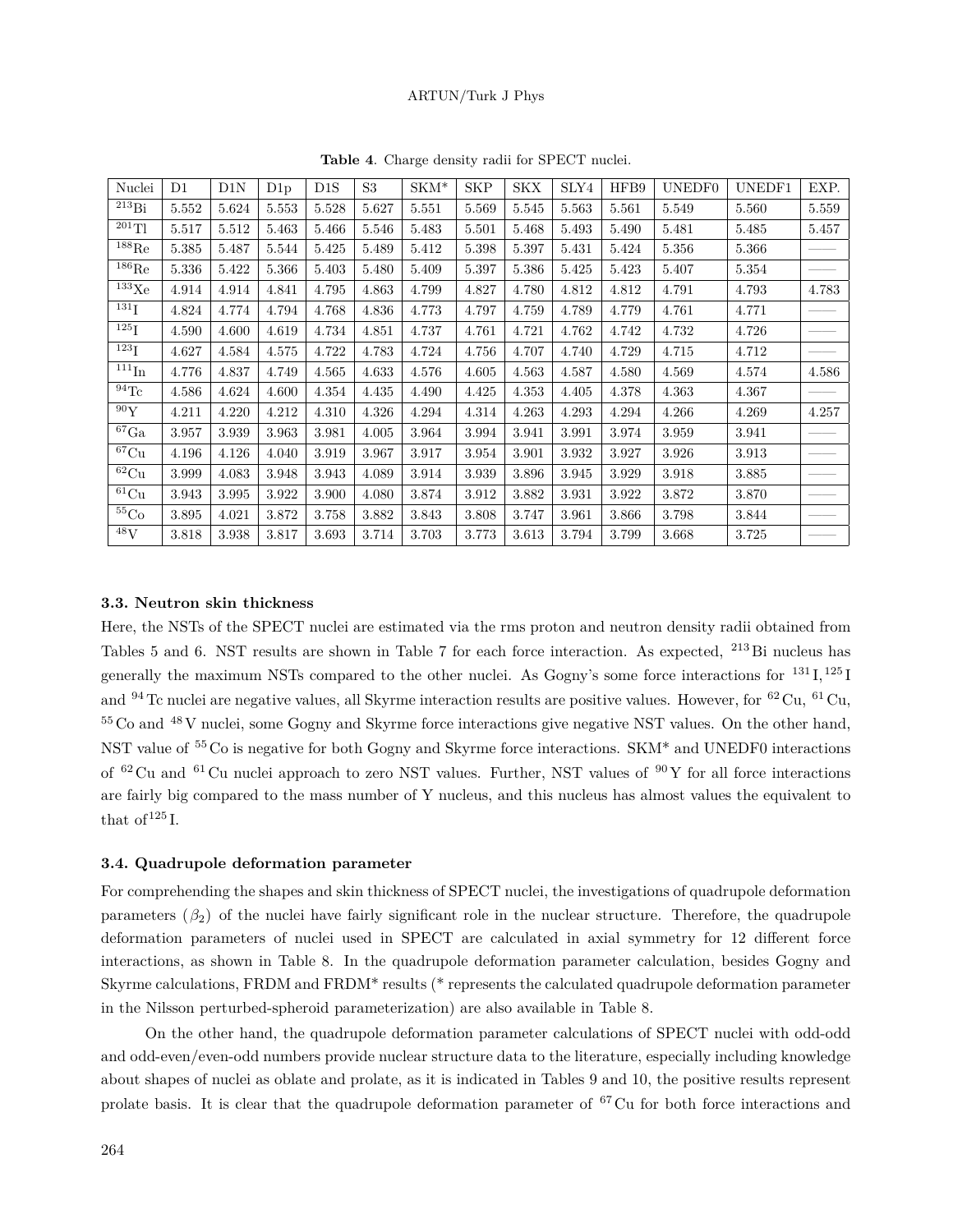| Nuclei               | D1        | D1N   | D1p   | D1S       | S <sub>3</sub> | ${\rm SKM}^*$ | <b>SKP</b> | SKX       | SLY4      | HFB9  | UNEDF0 | UNEDF1 |
|----------------------|-----------|-------|-------|-----------|----------------|---------------|------------|-----------|-----------|-------|--------|--------|
| $^{213}Bi$           | 5.496     | 5.568 | 5.497 | 5.472     | $5.572\,$      | 5.495         | $5.513\,$  | 5.489     | 5.507     | 5.505 | 5.492  | 5.504  |
| $^{201}\mathrm{Tl}$  | 5.459     | 5.454 | 5.405 | 5.408     | 5.489          | 5.425         | 5.444      | 5.410     | 5.435     | 5.433 | 5.423  | 5.428  |
| $^{188}\mathrm{Re}$  | $5.327\,$ | 5.430 | 5.487 | 5.367     | 5.431          | 5.354         | 5.340      | 5.339     | $5.373\,$ | 5.365 | 5.298  | 5.307  |
| $^{186}\mathrm{Re}$  | $5.277\,$ | 5.364 | 5.307 | 5.344     | 5.422          | 5.350         | 5.339      | $5.327\,$ | 5.367     | 5.365 | 5.349  | 5.294  |
| $^{133}\mathrm{Xe}$  | 4.849     | 4.850 | 4.775 | 4.729     | 4.798          | 4.733         | 4.761      | 4.714     | 4.746     | 4.746 | 4.725  | 4.727  |
| $^{131}$ I           | 4.758     | 4.708 | 4.728 | 4.701     | 4.770          | 4.706         | 4.731      | 4.692     | 4.723     | 4.713 | 4.694  | 4.704  |
| $^{125}$ I           | 4.519     | 4.529 | 4.549 | 4.665     | 4.784          | 4.668         | 4.693      | 4.652     | 4.694     | 4.673 | 4.664  | 4.658  |
| $^{123}$ I           | 4.556     | 4.513 | 4.503 | 4.653     | 4.715          | 4.654         | 4.687      | 4.638     | 4.671     | 4.659 | 4.646  | 4.643  |
| $111 \text{In}$      | 4.707     | 4.768 | 4.679 | 4.492     | 4.562          | 4.504         | 4.534      | 4.490     | 4.515     | 4.508 | 4.497  | 4.502  |
| $^{94}\mathrm{Tc}$   | 4.513     | 4.552 | 4.527 | 4.277     | 4.359          | 4.415         | 4.349      | 4.276     | 4.329     | 4.302 | 4.286  | 4.291  |
| 90Y                  | 4.133     | 4.142 | 4.134 | 4.234     | 4.251          | 4.217         | 4.238      | 4.186     | 4.217     | 4.218 | 4.189  | 4.192  |
| $^{67}\mathrm{Ga}$   | 3.872     | 3.854 | 3.878 | 3.897     | 3.920          | $3.879\,$     | 3.910      | 3.856     | 3.906     | 3.889 | 3.874  | 3.855  |
| $^{67}\mathrm{Cu}$   | 4.117     | 4.047 | 3.959 | $3.835\,$ | 3.884          | $3.834\,$     | 3.870      | 3.817     | 3.848     | 3.843 | 3.842  | 3.829  |
| ${}^{62}{\rm Cu}$    | 3.915     | 4.000 | 3.862 | 3.857     | 4.006          | 3.858         | 3.853      | 3.809     | 3.860     | 3.843 | 3.831  | 3.797  |
| $61 \text{Cu}$       | 3.857     | 3.910 | 3.835 | 3.813     | 3.996          | 3.786         | 3.825      | 3.794     | 3.845     | 3.835 | 3.784  | 3.782  |
| ${}^{55}\mathrm{Co}$ | 3.806     | 3.935 | 3.783 | 3.666     | 3.794          | 3.753         | 3.718      | 3.655     | 3.874     | 3.777 | 3.708  | 3.754  |
| $^{48}V$             | 3.729     | 3.851 | 3.727 | 3.601     | 3.622          | 3.610         | 3.683      | 3.518     | 3.704     | 3.709 | 3.575  | 3.634  |

**Table 5**. Proton density radii for SPECT nuclei.

**Table 6**. Neutron density radii for SPECT nuclei.

| Nuclei                       | D1    | D1N   | D1p   | D1S   | S <sub>3</sub> | $SKM^*$ | <b>SKP</b> | <b>SKX</b> | SLY4  | HFB9  | UNEDF0 | UNEDF1 |
|------------------------------|-------|-------|-------|-------|----------------|---------|------------|------------|-------|-------|--------|--------|
| $^{213}Bi$                   | 5.762 | 5.897 | 5.782 | 5.617 | 5.701          | 5.674   | 5.665      | 5.650      | 5.676 | 5.668 | 5.693  | 5.688  |
| $\overline{^{201}}$ Tl       | 5.600 | 5.602 | 5.538 | 5.519 | 5.587          | 5.561   | 5.561      | 5.535      | 5.567 | 5.558 | 5.579  | 5.568  |
| $\overline{^{188}}\text{Re}$ | 5.445 | 5.578 | 5.619 | 5.506 | 5.538          | 5.504   | 5.475      | 5.477      | 5.517 | 5.504 | 5.473  | 5.469  |
| $^{186}\mathrm{Re}$          | 5.419 | 5.534 | 5.467 | 5.454 | 5.520          | 5.488   | 5.462      | 5.455      | 5.499 | 5.493 | 5.506  | 5.445  |
| $^{133}\mathrm{Xe}$          | 4.889 | 4.914 | 4.852 | 4.864 | 4.923          | 4.893   | 4.901      | 4.867      | 4.901 | 4.898 | 4.904  | 4.903  |
| $^{131}$ I                   | 4.743 | 4.754 | 4.769 | 4.826 | 4.887          | 4.864   | 4.872      | 4.838      | 4.869 | 4.859 | 4.872  | 4.876  |
| $^{125}$ I                   | 4.561 | 4.567 | 4.528 | 4.750 | 4.838          | 4.778   | 4.787      | 4.749      | 4.795 | 4.774 | 4.785  | 4.784  |
| $^{123}I$                    | 4.578 | 4.568 | 4.505 | 4.722 | 4.777          | 4.746   | 4.763      | 4.718      | 4.757 | 4.744 | 4.744  | 4.752  |
| $111$ In                     | 4.869 | 4.957 | 4.865 | 4.550 | 4.611          | 4.579   | 4.591      | 4.548      | 4.587 | 4.575 | 4.577  | 4.588  |
| $^{94}\mathrm{Tc}$           | 4.595 | 4.485 | 4.383 | 4.303 | 4.382          | 4.417   | 4.374      | 4.311      | 4.375 | 4.388 | 4.348  | 4.338  |
| 90Y                          | 4.357 | 4.335 | 4.334 | 4.315 | 4.335          | 4.320   | 4.329      | 4.289      | 4.318 | 4.319 | 4.326  | 4.313  |
| $^{67}\mathrm{Ga}$           | 3.952 | 3.947 | 3.887 | 3.922 | 3.942          | 3.917   | 3.937      | 3.884      | 3.939 | 3.922 | 3.917  | 3.913  |
| ${}^{67}Cu$                  | 4.318 | 4.276 | 4.162 | 3.934 | 3.975          | 3.957   | 3.975      | 3.918      | 3.964 | 3.957 | 3.968  | 3.973  |
| $^{62}\mathrm{Cu}$           | 4.015 | 4.030 | 4.016 | 3.877 | 3.854          | 3.858   | 3.874      | 3.806      | 3.846 | 3.852 | 3.845  | 3.844  |
| ${}^{61}$ Cu                 | 3.841 | 3.886 | 3.888 | 3.786 | 3.817          | 3.779   | 3.818      | 3.789      | 3.788 | 3.830 | 3.784  | 3.797  |
| ${}^{55}\mathrm{Co}$         | 3.767 | 3.787 | 3.800 | 3.622 | 3.672          | 3.646   | 3.677      | 3.621      | 3.649 | 3.691 | 3.677  | 3.687  |
| $^{48}{\rm V}$               | 3.896 | 3.799 | 3.893 | 3.651 | 3.671          | 3.596   | 3.641      | 3.614      | 3.714 | 3.692 | 3.597  | 3.590  |

the FRDM results is stated as an oblate nucleus, except for D1N. Based on the FRDM and force interactions, the quadrupole deformation parameter value of <sup>213</sup> Bi has lower values, and this nucleus is closer to sphericity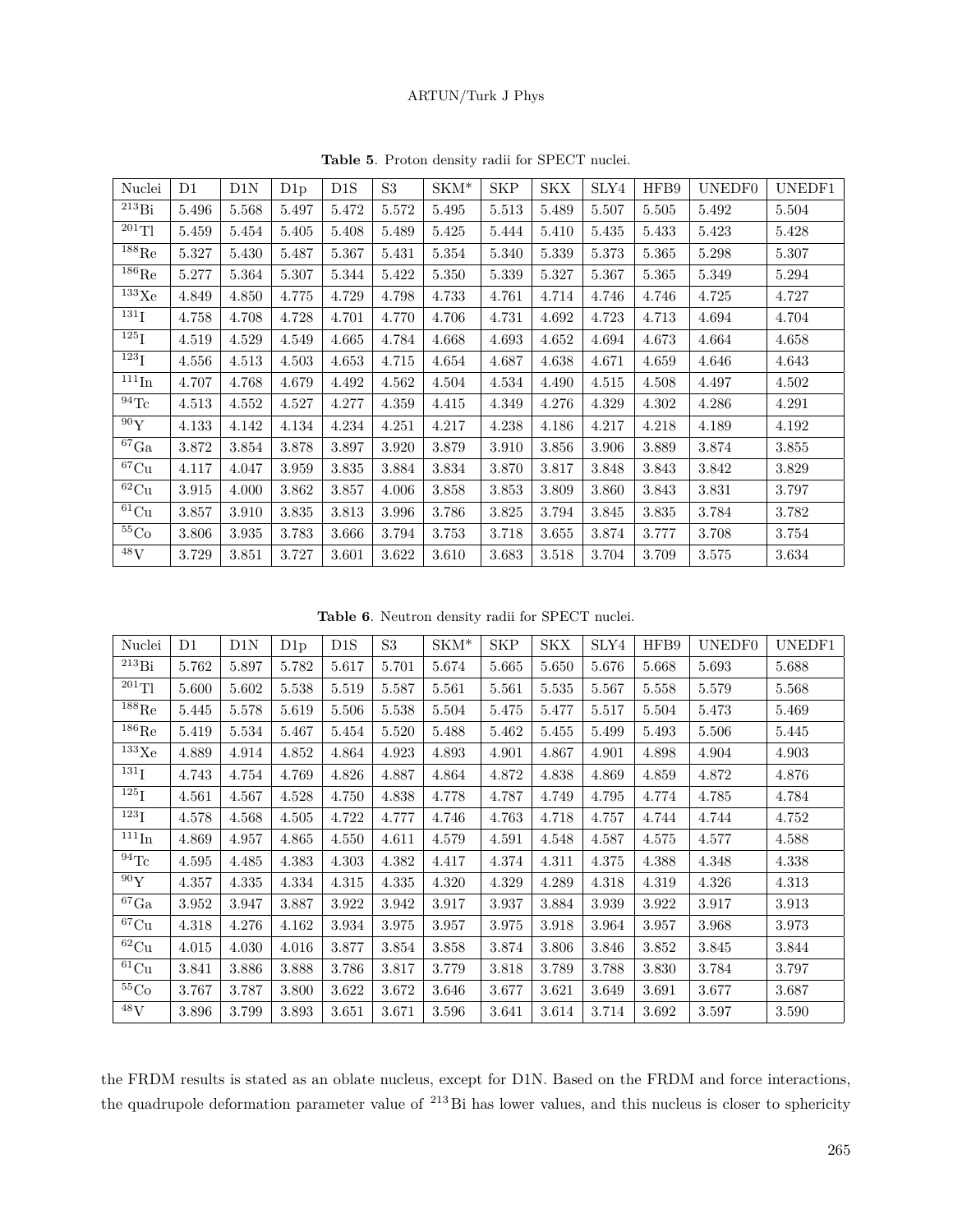| Nuclei               | $\rm D1$ | D1N      | D1p      | D <sub>1</sub> S | S <sub>3</sub> | $SKM^*$  | <b>SKP</b> | <b>SKX</b> | SLY4     | HFB9     | UNEDF0   | UNEDF1   |
|----------------------|----------|----------|----------|------------------|----------------|----------|------------|------------|----------|----------|----------|----------|
| $^{213}Bi$           | 0.266    | 0.329    | 0.285    | 0.145            | 0.129          | 0.179    | 0.152      | 0.161      | 0.169    | 0.163    | 0.201    | 0.184    |
| $^{201}$ Tl          | 0.141    | 0.148    | 0.133    | 0.111            | 0.098          | 0.136    | 0.117      | 0.125      | 0.132    | 0.125    | 0.156    | 0.140    |
| $^{188}\mathrm{Re}$  | 0.118    | 0.148    | 0.132    | 0.139            | 0.107          | 0.150    | 0.135      | 0.138      | 0.144    | 0.139    | 0.175    | 0.162    |
| $^{186}$ Re          | 0.142    | 0.170    | 0.160    | 0.110            | 0.098          | 0.138    | 0.123      | 0.128      | 0.132    | 0.128    | 0.157    | 0.151    |
| $133\text{Xe}$       | 0.040    | 0.064    | 0.077    | 0.135            | 0.125          | 0.160    | 0.140      | 0.153      | 0.155    | 0.152    | 0.179    | 0.176    |
| $^{131}$ I           | $-0.015$ | 0.046    | 0.041    | 0.125            | 0.117          | 0.158    | 0.141      | 0.146      | 0.146    | 0.146    | 0.178    | 0.172    |
| $^{125}\mathrm{I}$   | 0.042    | 0.038    | $-0.021$ | 0.085            | 0.054          | 0.110    | 0.094      | 0.097      | 0.101    | 0.101    | 0.121    | 0.126    |
| $^{123}\mathrm{I}$   | 0.022    | 0.055    | 0.002    | 0.069            | 0.062          | 0.092    | 0.076      | 0.080      | 0.086    | 0.085    | 0.098    | 0.109    |
| $\overline{1}11$ In  | 0.162    | 0.189    | 0.186    | 0.058            | 0.049          | 0.075    | 0.057      | 0.058      | 0.072    | 0.067    | 0.080    | 0.086    |
| $^{94}\mathrm{Tc}$   | 0.082    | $-0.067$ | $-0.144$ | 0.026            | 0.023          | 0.002    | 0.025      | 0.035      | 0.046    | 0.086    | 0.062    | 0.047    |
| $^{90}\mathrm{Y}$    | 0.224    | 0.193    | 0.200    | 0.081            | 0.084          | 0.103    | 0.091      | 0.103      | 0.101    | 0.101    | 0.137    | 0.121    |
| ${}^{67}\mathrm{Ga}$ | 0.080    | 0.093    | 0.009    | 0.025            | 0.022          | 0.038    | 0.027      | 0.028      | 0.033    | 0.033    | 0.043    | 0.058    |
| ${}^{67}{\rm Cu}$    | 0.201    | 0.229    | 0.203    | 0.099            | 0.091          | 0.123    | 0.105      | 0.101      | 0.116    | 0.114    | 0.126    | 0.144    |
| $\overline{62}$ Cu   | 0.100    | 0.030    | 0.154    | 0.020            | $-0.152$       | 0.000    | 0.021      | $-0.003$   | $-0.014$ | 0.009    | 0.014    | 0.047    |
| ${}^{61}$ Cu         | $-0.016$ | $-0.024$ | 0.053    | $-0.027$         | $-0.179$       | $-0.007$ | $-0.007$   | $-0.005$   | $-0.057$ | $-0.005$ | 0.000    | 0.015    |
| ${}^{55}\mathrm{Co}$ | $-0.039$ | $-0.148$ | 0.017    | $-0.044$         | $-0.122$       | $-0.107$ | $-0.041$   | $-0.034$   | $-0.225$ | $-0.086$ | $-0.031$ | $-0.067$ |
| $^{48}{\rm V}$       | 0.167    | $-0.052$ | 0.166    | 0.05             | 0.049          | $-0.014$ | $-0.042$   | 0.096      | 0.010    | $-0.017$ | 0.022    | $-0.044$ |

**Table 7**. Neutron skin thicknesses for SPECT nuclei.

or to nucleus with small deformation compared to the other nuclei.<sup>90</sup> Y nucleus is specified as oblate, except for D1N, S3, and SLY4 force interactions. The contrary situation is valid for <sup>133</sup>Xe nucleus, which is prolate. The FRDM results and many force interactions for  $^{48}$  V,  $^{61}$  Cu, and  $^{62}$  Cu nuclei are represented as prolate basis.

## **3.5. Proton and neutron quadrupole moments**

In order to analyze the axial deformation via the HFBTHO code, another important nuclear structure property to determine the shape of nuclei as oblate or prolate is quadrupole moment. Hence, based on axial deformation, both proton (*Q<sup>P</sup>* ) and neutron (*Q<sup>N</sup>* ) quadrupole moments are presented in Tables 9 and 10 for Skyrme and Gogny force interactions. When total quadrupole moments  $(Q = Q_N + Q_P)$  of SPECT nuclei are investigated, the total quadrupole moment of <sup>213</sup> Bi for all force interactions are positive and it can be labeled as prolate (*Q >0*). <sup>67</sup> Cu has negative Q value (oblate), except for D1 interaction, and as can be expected from quadrupole deformation parameter, <sup>48</sup> V, <sup>61</sup> Cu and <sup>62</sup> Cu nuclei are prolate due to  $Q > 0$ . Similarly, <sup>201</sup> Tl, <sup>133</sup> Xe, <sup>94</sup> Tc, and <sup>67</sup>Ga are labeled as prolate for most parameters. It can be said that the quadrupole moment results for Skyrme and Gogny force interactions are in good agreement with quadrupole deformation results shown in Table 8.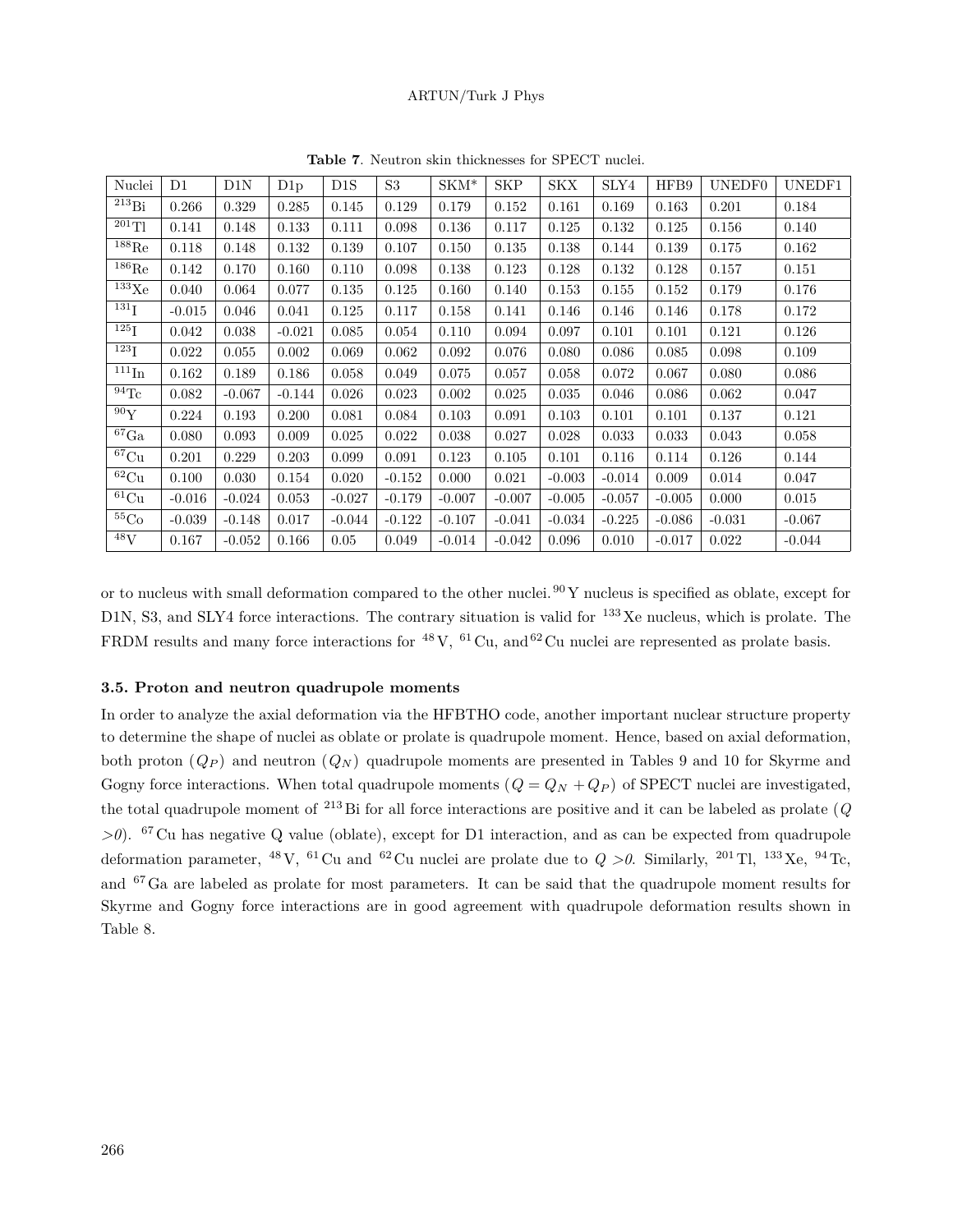| $FRDM*$                   | $-0.010$            | $-0.053$            | 0.209                     | 0.221                            | 0.053                        | 0.032    | $-0.166$           | $-0.187$           | 0.108                            | 0.021    | $-0.021$       | $-0.247$ | $-0.084$ | 0.151          | 0.150    | 0.043    | 0.205          |
|---------------------------|---------------------|---------------------|---------------------------|----------------------------------|------------------------------|----------|--------------------|--------------------|----------------------------------|----------|----------------|----------|----------|----------------|----------|----------|----------------|
| FRDM                      | $-0.010$            | $-0.050$            | 0.190                     | 0.200                            | 0.050                        | 0.030    | $-0.160$           | $-0.180$           | 0.100                            | 0.020    | $-0.020$       | $-0.240$ | $-0.080$ | 0.140          | 0.140    | 0.040    | 0.190          |
| UNEDF1                    | 0.023               | 0.026               | 0.002                     | 0.003                            | 0.016                        | 0.003    | 0.005              | $-0.001$           | $-0.073$                         | 0.049    | $-0.027$       | $-0.039$ | $-0.093$ | 0.148          | 0.134    | 0.228    | 0.244          |
| UNEDF0                    | 0.022               | 0.078               | $-0.001$                  | 0.230                            | 0.059                        | 0.004    | $-0.039$           | 0.001              | 0.010                            | 0.047    | $-0.004$       | 0.063    | $-0.063$ | 0.110          | 0.070    | $-0.202$ | 0.214          |
| HF B9                     | 0.015               | 0.071               | 0.201                     | 0.223                            | 0.115                        | $-0.016$ | $-0.002$           | $-0.002$           | $-0.003$                         | 0.026    | $-0.111$       | 0.097    | $-0.072$ | 0.097          | $-0.220$ | 0.242    | 0.370          |
| SLY4                      | 0.013               | 0.060               | 0.206                     | 0.225                            | 0.058                        | 0.018    | $-0.073$           | $-0.004$           | $-0.001$                         | 0.041    | 0.005          | 0.103    | $-0.051$ | 0.000          | 0.004    | 0.162    | 0.394          |
| <b>SKX</b>                | 0.016               | 0.043               | 0.198                     | 0.206                            | $-0.004$                     | 0.010    | $-0.020$           | $-0.008$           | $-0.004$                         | 0.018    | $-0.032$       | $-0.007$ | $-0.061$ | 0.105          | 0.205    | $-0.060$ | $-0.040$       |
| <b>SKP</b>                | 0.012               | 0.022               | 0.107                     | 0.148                            | 0.021                        | 0.003    | 0.002              | $-0.026$           | 0.005                            | $-0.044$ | $-0.044$       | 0.004    | $-0.021$ | $-0.071$       | $-0.047$ | $-0.022$ | 0.289          |
| $SKM^*$                   | 0.014               | 0.046               | 0.196                     | 0.214                            | 0.015                        | 0.001    | $-0.002$           | $-0.004$           | $-0.091$                         | 0.137    | $-0.084$       | 0.070    | $-0.074$ | $-0.099$       | $-0.032$ | 0.120    | $-0.075$       |
| $\overline{\mathrm{s}}$ 3 | 0.015               | 0.015               | 0.210                     | 0.220                            | 0.081                        | $-0.002$ | 0.200              | $-0.005$           | $-0.003$                         | $-0.047$ | 0.006          | 0.008    | $-0.095$ | 0.150          | 0.211    | 0.119    | 0.252          |
| D <sub>1</sub> S          | 0.007               | 0.064               | 0.262                     | 0.227                            | 0.082                        | 0.005    | 0.001              | 0.001              | $-0.004$                         | 0.040    | $-0.168$       | 0.168    | $-0.082$ | 0.190          | 0.142    | 0.041    | 0.244          |
| D <sub>1p</sub>           | 0.079               | 0.080               | 0.129                     | $-0.014$                         | 0.165                        | $-0.10$  | 0.001              | 0.001              | $-0.00^{\circ}$                  | 0.056    | $-0.018$       | 0.021    | $-0.09$  | 0.208          | 0.103    | 0.339    | 0.362          |
| <b>D1N</b>                | 0.044               | 0.085               | $-0.000$                  | 0.000                            | 0.173                        | $-0.098$ | 0.002              | 0.002              | $-0.001$                         | 0.199    | 0.007          | 0.079    | $-0.093$ | 0.293          | 0.175    | 0.312    | 0.277          |
|                           | 0.077               | 0.095               | $-0.002$                  | $-0.003$                         | 0.176                        | 0.001    | 0.003              | 0.015              | $-0.003$                         | 0.231    | $-0.023$       | 0.125    | 0.012    | 0.282          | 0.168    | 0.220    | 0.373          |
| Nuclei                    | $^{213}\mathrm{Bi}$ | $^{201}\mathrm{Tl}$ | $\overline{\rm ^{188}Re}$ | ${}^{\overline{1}86}\mathrm{Re}$ | $\overline{^{133}\text{Xe}}$ | 131      | $125$ <sub>I</sub> | $123$ <sub>I</sub> | $\bar{\mathbf{u}}_{\mathrm{H}1}$ | 54Tc     | $\lambda_{06}$ | $67$ Ga  | 0.219    | $62 \text{Cu}$ | $61$ Cu  | $55O$    | $\Lambda_{8b}$ |

Table 8. Quadrupole deformation parameters  $(\beta_2)$  for SPECT nuclei. **Table 8**. Quadrupole deformation parameters (*β*2 ) for SPECT nuclei.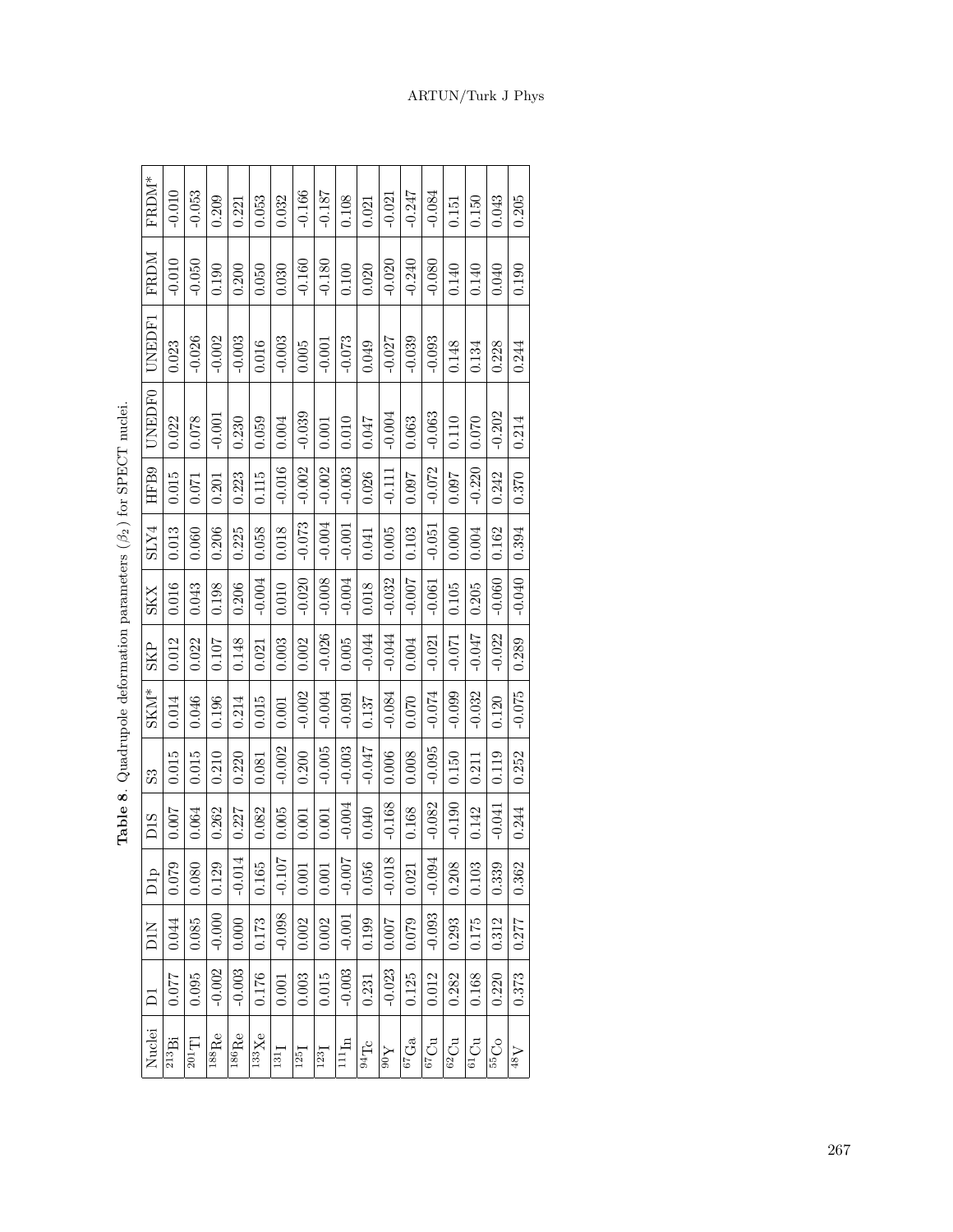| Nuclei               | $\rm D1$ | D1N      | D1p      | D <sub>1</sub> S | S <sub>3</sub> | $SKM^*$  | <b>SKP</b> | SKX      | SLY4     | HFB9     | UNEDF0   | UNEDF1   |
|----------------------|----------|----------|----------|------------------|----------------|----------|------------|----------|----------|----------|----------|----------|
| $^{213}Bi$           | 2.468    | 1.402    | 2.556    | 0.192            | 0.492          | 0.467    | 0.387      | 0.524    | 0.423    | 0.479    | 0.662    | 0.709    |
| $^{201}$ Tl          | 3.055    | 2.701    | 2.488    | 1.929            | 0.420          | 1.344    | 0.688      | 1.337    | 1.838    | 2.163    | 2.364    | $-0.770$ |
| $^{188}\mathrm{Re}$  | $-0.008$ | 0.025    | 3.848    | 7.095            | 6.112          | 5.597    | 3.013      | 5.597    | 5.932    | 5.727    | $-0.034$ | $-0.058$ |
| $^{186}\mathrm{Re}$  | $-0.044$ | 0.016    | $-0.348$ | 6.348            | 6.292          | 6.033    | 4.131      | 5.785    | 6.367    | 6.255    | 6.505    | $-0.070$ |
| $^{133}\mathrm{Xe}$  | 2.889    | 2.862    | 2.659    | 1.372            | 1.336          | 0.284    | 0.358      | $-0.066$ | 0.984    | 1.899    | 1.034    | 0.327    |
| $^{131}$ I           | 0.017    | $-1.536$ | $-1.685$ | 0.080            | $-0.044$       | $-0.002$ | 0.036      | 0.157    | 0.301    | $-0.279$ | 0.057    | $-0.060$ |
| $^{125}\mathrm{I}$   | 0.042    | 0.021    | 0.014    | 0.012            | 3.187          | $-0.037$ | 0.024      | $-0.313$ | $-1.126$ | $-0.036$ | $-0.601$ | 0.069    |
| $^{123}$ I           | 0.213    | 0.019    | 0.019    | 0.007            | $-0.078$       | $-0.066$ | $-0.414$   | $-0.126$ | $-0.066$ | $-0.030$ | 0.007    | $-0.023$ |
| $^{111}$ In          | $-0.057$ | $-0.034$ | $-0.119$ | $-0.048$         | $-0.041$       | $-1.061$ | 0.055      | $-0.050$ | $-0.020$ | $-0.045$ | 0.104    | $-0.865$ |
| $^{94}\mathrm{Tc}$   | 2.219    | 2.609    | 0.113    | 0.377            | $-0.487$       | 1.586    | $-0.456$   | 0.141    | 0.308    | $-0.032$ | 0.462    | 0.470    |
| 90Y                  | $-0.170$ | 0.039    | $-0.127$ | $-1.521$         | 0.043          | $-0.763$ | $-0.394$   | $-0.266$ | 0.032    | $-1.004$ | $-0.042$ | $-0.211$ |
| ${}^{67}\mathrm{Ga}$ | 0.785    | 0.480    | 0.127    | 1.047            | 0.041          | 0.418    | 0.023      | $-0.041$ | 0.643    | 0.599    | 0.365    | $-0.212$ |
| ${}^{67}{\rm Cu}$    | 0.051    | $-0.620$ | $-0.590$ | $-0.467$         | $-0.530$       | $-0.421$ | $-0.132$   | $-0.344$ | $-0.307$ | $-0.411$ | $-0.361$ | $-0.522$ |
| $\overline{62}$ Cu   | 1.124    | 1.770    | 0.800    | $-1.024$         | 1.323          | $-0.537$ | $-0.393$   | 0.640    | 0.015    | 0.609    | 0.627    | 0.824    |
| ${}^{61}$ Cu         | 0.847    | 1.089    | 0.482    | 0.789            | 1.622          | $-0.188$ | $-0.265$   | 1.107    | 0.048    | $-1.221$ | 0.434    | 0.718    |
| ${}^{55}Co$          | 1.028    | 2.054    | 1.693    | $-0.203$         | 0.774          | 0.728    | $-0.115$   | $-0.284$ | 1.252    | 1.293    | $-0.971$ | 1.155    |
| $^{48}$ V            | 1.236    | 1.166    | 1.184    | 0.814            | 0.847          | $-0.274$ | 1.184      | $-0.199$ | 1.608    | 1.512    | 0.774    | 0.943    |

**Table 9**. Quadrupole moments of proton for SPECT nuclei.

**Table 10**. Quadrupole moments of neutron for SPECT nuclei.

| Nuclei                     | D1       | D1N      | D1p      | D1S      | S3       | $SKM^*$  | <b>SKP</b> | SKX      | SLY4     | HFB9     | UNEDF0   | UNEDF1   |
|----------------------------|----------|----------|----------|----------|----------|----------|------------|----------|----------|----------|----------|----------|
| $^{213}Bi$                 | 4.167    | 2.503    | 4.291    | 0.359    | 0.804    | 0.754    | 0.624      | 0.848    | 0.682    | 0.787    | 1.166    | 1.240    |
| $^{201}\mathrm{Tl}$        | 4.381    | 3.950    | 3.606    | 2.958    | 0.787    | 2.207    | 1.005      | 1.978    | 2.786    | 3.321    | 3.647    | $-1.221$ |
| $^{188}\mathrm{Re}$        | $-0.112$ | $-0.031$ | 5.655    | 11.363   | 8.904    | 8.161    | 4.429      | 8.188    | 8.625    | 8.407    | $-0.056$ | $-0.108$ |
| $^{186}\mathrm{Re}$        | $-0.155$ | $-0.040$ | $-0.596$ | 9.246    | 9.217    | 8.806    | 6.034      | 8.343    | 9.262    | 9.205    | 9.510    | $-0.128$ |
| $^{133}\mathrm{Xe}$        | 4.118    | 4.083    | 3.789    | 1.809    | 1.882    | 0.317    | 0.479      | $-0.106$ | 1.313    | 2.600    | 1.276    | 0.286    |
| $^{131}$ I                 | 0.032    | $-2.078$ | $-2.314$ | 0.125    | $-0.040$ | 0.021    | 0.074      | 0.229    | 0.396    | $-0.339$ | 0.103    | $-0.056$ |
| $^{125}\mathrm{I}$         | 0.059    | 0.034    | 0.015    | 0.031    | 4.110    | $-0.033$ | 0.052      | $-0.394$ | $-1.467$ | $-0.029$ | $-0.764$ | 0.101    |
| 123 <sub>I</sub>           | 0.275    | 0.031    | 0.027    | 0.022    | $-0.090$ | $-0.076$ | $-0.505$   | $-0.148$ | $-0.065$ | $-0.023$ | 0.024    | $-0.015$ |
| $^{111}\mathrm{In}$        | $-0.038$ | 0.006    | $-0.121$ | $-0.060$ | $-0.044$ | $-1.571$ | 0.085      | $-0.056$ | $-0.012$ | $-0.051$ | 0.178    | $-1.249$ |
| $^{94}\mathrm{Tc}$         | 3.462    | 2.192    | 1.198    | 0.492    | $-0.577$ | 1.571    | $-0.545$   | 0.245    | 0.608    | 0.624    | 0.573    | 0.617    |
| $\overline{^{90}\text{Y}}$ | $-0.312$ | 0.096    | $-0.237$ | $-1.973$ | 0.082    | $-0.988$ | $-0.533$   | $-0.390$ | 0.069    | $-1.298$ | $-0.040$ | $-0.336$ |
| $\rm ^{67}Ga$              | 0.834    | 0.538    | 0.137    | 1.127    | 0.065    | 0.477    | 0.029      | $-0.046$ | 0.703    | 0.658    | 0.438    | $-0.281$ |
| ${}^{67}{\rm Cu}$          | 0.128    | $-0.754$ | $-0.726$ | $-0.583$ | $-0.710$ | $-0.539$ | $-0.143$   | $-0.424$ | $-0.359$ | $-0.518$ | $-0.460$ | $-0.682$ |
| $^{62}{\rm Cu}$            | 2.344    | 1.930    | 1.727    | $-1.203$ | 0.485    | $-0.603$ | $-0.436$   | 0.547    | $-0.010$ | 0.520    | 0.636    | 0.869    |
| ${}^{61}Cu$                | 1.073    | 0.953    | 0.696    | 0.793    | 0.856    | $-0.162$ | $-0.266$   | 1.160    | 0.001    | $-1.263$ | 0.342    | 0.759    |
| ${}^{55}\mathrm{Co}$       | 1.163    | 1.172    | 1.686    | $-0.176$ | 0.371    | 0.407    | $-0.096$   | $-0.271$ | 0.339    | 1.043    | $-0.940$ | 1.037    |
| $\overline{^{48}}V$        | 2.052    | 1.289    | 2.004    | 1.130    | 1.184    | $-0.315$ | 1.159      | $-0.109$ | 1.677    | 1.556    | 0.889    | 0.986    |

# **3.6. Proton and neutron pairing energies**

Besides the quadrupole deformation parameter and quadrupole moment, here, the proton pairing energy (P*<sup>P</sup>* ) and the neutron pairing energy  $(P_N)$  are calculated for each force interaction with Gogny and Skyrme, and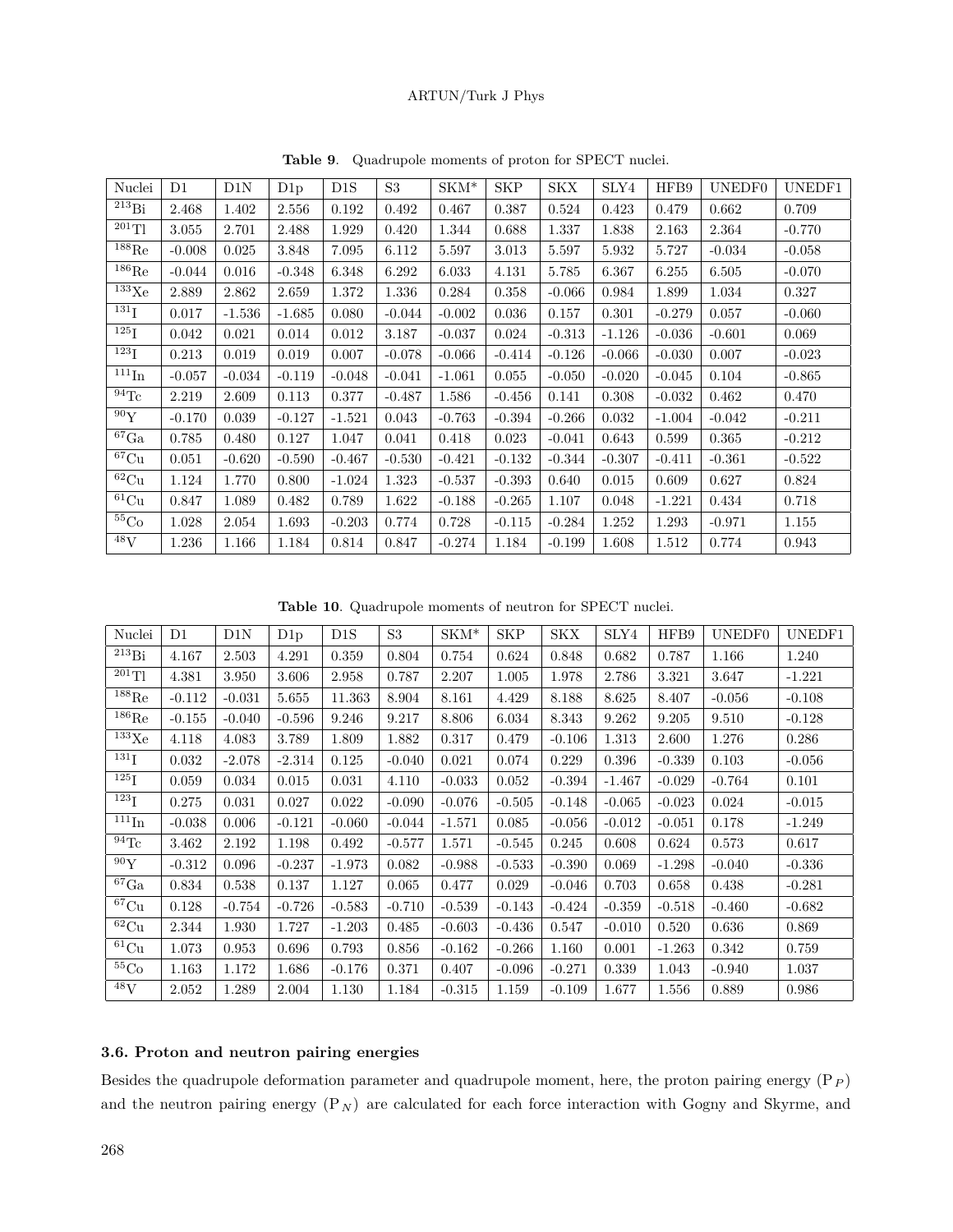the obtained results are presented in Tables 11 and 12. For the calculations of proton and neutron pairing energies which assist in the understanding of some structural properties of nucleus, such as deformation (oblate, prolate), especially in nuclei close to  $N = Z$  line and in the nuclei with magic number, the code implements the regularization of zero-range pairing interactions which are restricted to the case of functionals of the local pairing density [6,38]. When the proton pair energy of <sup>213</sup>Bi is paid attention, D1S, S3, SKM, SKX, SLY4, HFB9, UNEDF0 and UNEDF1 force interactions give zero value because of proton number of <sup>213</sup> Bi (Z = 83) approaching to magic number  $(Z = 82)$ . The neutron pairing energy of <sup>213</sup>Bi is nonzero. In quadrupole deformation and moment sections above, we said that <sup>213</sup> Bi has small deformation with prolate, and this result is consistent with the pairing energies. Accordingly, based on Gongny's D1S interaction and Skyrme interactions, it can be said that <sup>213</sup> Bi has small deformation and this deformation is mostly caused by neutron deformation. Moreover, the shape of <sup>213</sup> Bi nucleus can be stated as prolate. Similar situation may be said for <sup>67</sup> Cu nucleus, which is in oblate  $(Q < 0)$  formation with neutron deformation. Furthermore,  $^{111}$  In nucleus is stated as oblate with neutron deformation, and  $94$  Tc nucleus is stated as prolate with proton deformation.

| Nuclei                | D1    | D1N   | D1p   | $_{\rm DIS}$ | S3    | $SKM*$ | <b>SKP</b> | <b>SKX</b> | SLY4  | HFB9  | UNEDF0 | UNEDF1 |
|-----------------------|-------|-------|-------|--------------|-------|--------|------------|------------|-------|-------|--------|--------|
| $^{213}Bi$            | 1.458 | 1.672 | 1.507 | 0.000        | 0.000 | 0.000  | 1.270      | 0.000      | 0.000 | 0.000 | 0.000  | 0.000  |
| $^{201}$ Tl           | 1.415 | 1.241 | 1.303 | 0.938        | 0.000 | 0.777  | 1.744      | 0.632      | 0.654 | 0.424 | 0.260  | 0.320  |
| $^{188}\mathrm{Re}$   | 2.030 | 2.040 | 1.945 | 0.962        | 0.556 | 0.882  | 2.250      | 0.715      | 0.708 | 0.481 | 0.662  | 0.656  |
| $^{186}\mathrm{Re}$   | 2.020 | 2.030 | 2.090 | 0.917        | 0.587 | 0.880  | 2.249      | 0.707      | 0.698 | 0.469 | 0.196  | 0.658  |
| $^{133}\mathrm{Xe}$   | 1.552 | 1.524 | 1.490 | 1.631        | 1.318 | 1.581  | 2.550      | 1.297      | 1.369 | 0.821 | 0.585  | 0.685  |
| $^{131}$ I            | 2.171 | 1.929 | 1.921 | 1.751        | 1.441 | 1.561  | 2.460      | 1.276      | 1.388 | 1.036 | 0.621  | 0.695  |
| $^{125}\mathrm{I}$    | 2.198 | 2.060 | 2.337 | 1.759        | 0.968 | 1.609  | 2.527      | 1.324      | 1.422 | 1.053 | 0.566  | 0.705  |
| 123 <sub>I</sub>      | 2.194 | 2.002 | 2.294 | 1.755        | 1.576 | 1.626  | 2.600      | 1.352      | 1.469 | 1.057 | 0.530  | 0.706  |
| $^{111}\mathrm{In}$   | 1.709 | 1.616 | 1.695 | 0.000        | 0.000 | 0.000  | 2.302      | 0.000      | 0.000 | 0.000 | 0.000  | 0.000  |
| $\overline{94}$ Tc    | 2.109 | 1.996 | 2.120 | 1.497        | 1.795 | 1.966  | 2.969      | 1.493      | 1.518 | 1.112 | 0.616  | 0.667  |
| 90Y                   | 1.244 | 1.651 | 1.509 | 1.577        | 1.636 | 1.745  | 2.711      | 1.342      | 1.150 | 0.977 | 0.608  | 0.430  |
| ${}^{67}\mathrm{Ga}$  | 1.189 | 1.026 | 1.620 | 0.757        | 1.571 | 1.118  | 2.827      | 1.290      | 1.017 | 0.523 | 0.000  | 0.283  |
| $\overline{^{67}}$ Cu | 1.935 | 1.726 | 1.758 | 0.000        | 0.000 | 0.000  | 2.567      | 0.000      | 0.000 | 0.000 | 0.000  | 0.000  |
| ${}^{62}{\rm Cu}$     | 1.678 | 1.368 | 1.374 | 1.496        | 0.000 | 1.636  | 3.258      | 0.812      | 0.000 | 0.000 | 0.000  | 0.255  |
| $\overline{61}$ Cu    | 1.602 | 1.238 | 1.506 | 1.007        | 0.768 | 1.543  | 3.213      | 1.187      | 0.000 | 0.838 | 0.000  | 0.084  |
| ${}^{55}\mathrm{Co}$  | 1.435 | 1.332 | 1.193 | 0.000        | 1.557 | 1.703  | 3.251      | 0.667      | 1.425 | 0.556 | 0.000  | 0.000  |
| $^{48}{\rm V}$        | 1.227 | 1.680 | 1.340 | 1.085        | 1.617 | 2.273  | 3.283      | 1.771      | 1.475 | 1.135 | 0.444  | 0.614  |

**Table 11**. Proton pairing energies for SPECT nuclei.

## **4. Conclusion**

In this work, to investigate the nuclear structure and properties of <sup>213</sup> Bi, <sup>201</sup> Tl, <sup>188</sup> Re, <sup>186</sup> Re, <sup>133</sup> Xe, <sup>131</sup> I, <sup>125</sup> I, <sup>123</sup> I, <sup>111</sup> In, <sup>94</sup> Tc, <sup>90</sup> Y, <sup>67</sup>Ga, <sup>67</sup> Cu, <sup>62</sup> Cu, <sup>61</sup> Cu, <sup>55</sup> Co, and <sup>48</sup> V nuclei used in SPECT, HFB approach with Gogny and Skyrme force interactions was utilized in axial symmetry and we calculated the binding energies per particle, the rms charge, proton, neutron density radii, NSTs, the quadrupole deformation parameters, the proton and neutron quadrupole moments, and the proton and neutron pairing energies of SPECT nuclei for 12 different force interactions.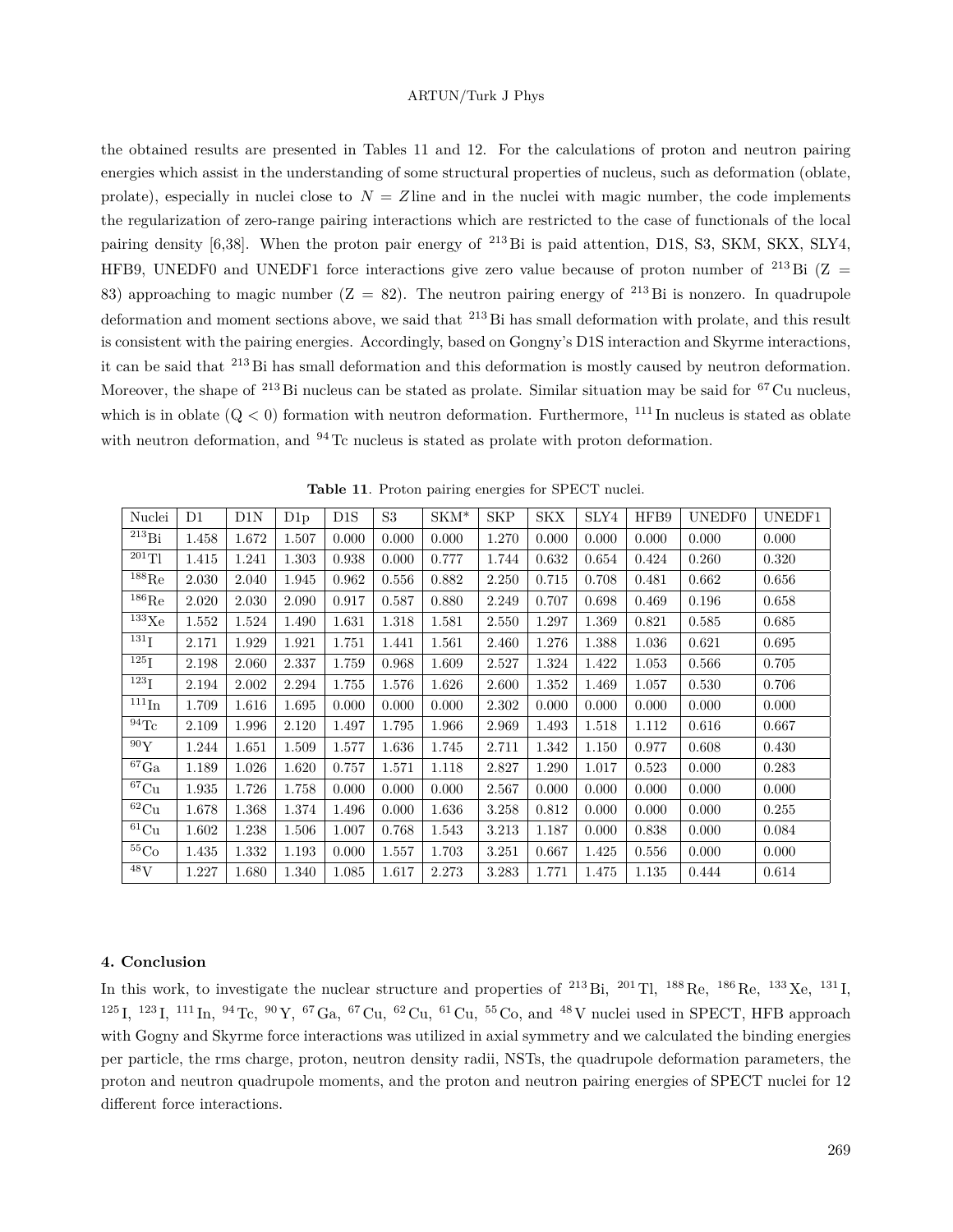| Nuclei              | D1    | D1N   | D1p   | D <sub>1</sub> S | S <sub>3</sub> | $SKM*$ | <b>SKP</b> | <b>SKX</b> | SLY4  | HFB9  | UNEDF0 | UNEDF1 |
|---------------------|-------|-------|-------|------------------|----------------|--------|------------|------------|-------|-------|--------|--------|
| $^{213}\mathrm{Bi}$ | 1.551 | 1.418 | 1.566 | 0.996            | 0.923          | 0.803  | 1.331      | 1.294      | 1.156 | 0.780 | 0.351  | 0.410  |
| $^{201}$ Tl         | 1.515 | 1.122 | 1.398 | 1.249            | 0.811          | 0.922  | 1.616      | 1.382      | 1.245 | 0.764 | 0.396  | 0.543  |
| $^{188}\mathrm{Re}$ | 2.091 | 1.842 | 1.987 | 0.597            | 0.390          | 0.608  | 1.860      | 1.429      | 0.933 | 0.516 | 0.728  | 0.773  |
| $^{186}\mathrm{Re}$ | 2.178 | 1.866 | 2.168 | 0.631            | 0.463          | 0.663  | 1.828      | 1.411      | 0.903 | 0.478 | 0.000  | 0.797  |
| $^{133}\mathrm{Xe}$ | 1.583 | 1.331 | 1.516 | 1.346            | 0.819          | 1.070  | 1.816      | 1.546      | 1.222 | 0.768 | 0.449  | 0.590  |
| $^{131}$ I          | 1.909 | 1.350 | 1.667 | 1.537            | 1.024          | 1.101  | 1.887      | 1.601      | 1.327 | 0.953 | 0.549  | 0.601  |
| $^{125}\mathrm{I}$  | 2.045 | 1.950 | 2.262 | 2.050            | 0.918          | 1.479  | 2.194      | 1.992      | 1.699 | 1.318 | 0.705  | 0.786  |
| $^{123}$ I          | 2.154 | 2.059 | 2.343 | 2.115            | 1.353          | 1.531  | 2.230      | 2.040      | 1.777 | 1.375 | 0.722  | 0.787  |
| $^{111}\mathrm{In}$ | 2.432 | 2.174 | 2.457 | 2.203            | 1.373          | 1.428  | 2.231      | 2.142      | 1.952 | 1.422 | 0.819  | 0.761  |
| $^{94}$ Tc          | 1.682 | 1.212 | 1.742 | 0.000            | 0.834          | 0.000  | 1.487      | 0.000      | 0.000 | 0.000 | 0.000  | 0.000  |
| $^{90}\mathrm{Y}$   | 1.817 | 1.231 | 1.558 | 0.931            | 0.826          | 0.603  | 1.553      | 1.354      | 1.148 | 0.615 | 0.366  | 0.377  |
| $67\text{Ga}$       | 2.095 | 1.998 | 2.380 | 1.824            | 1.320          | 1.353  | 1.983      | 1.946      | 1.727 | 1.255 | 0.632  | 0.699  |
| ${}^{67}{\rm Cu}$   | 2.417 | 1.927 | 2.237 | 1.935            | 1.097          | 1.483  | 2.108      | 1.994      | 1.737 | 1.309 | 0.566  | 0.385  |
| ${}^{62}{\rm Cu}$   | 1.699 | 1.499 | 1.873 | 1.410            | 1.252          | 1.161  | 1.912      | 1.892      | 1.654 | 1.177 | 0.317  | 0.187  |
| ${}^{61}$ Cu        | 1.934 | 1.716 | 2.166 | 1.580            | 1.021          | 0.000  | 1.685      | 1.589      | 1.311 | 0.955 | 0.001  | 0.441  |
| $^{55}\mathrm{Co}$  | 1.866 | 1.568 | 1.328 | 0.000            | 0.000          | 0.000  | 1.564      | 0.926      | 0.001 | 0.838 | 0.000  | 0.436  |
| $^{48}V$            | 1.462 | 1.678 | 1.640 | 1.367            | 0.678          | 1.141  | 1.556      | 1.739      | 0.362 | 0.650 | 0.053  | 0.001  |

**Table 12**. Neutron pairing energies for SPECT nuclei.

On the basis of our results, the calculated results showed that Gogny's D1S force interaction is more suitable than D1, D1N, D1p force parameters, and it is also found that Skyrme's SKX interaction for the rms charge radii is consistent with the experimental data compared to the other force parameters. In the case of the binding energy per particle, it is clearly said that Skyrme's SKP interaction and FRDM results were consistent with the experimental binding energy results.

Furthermore, the deformation and shape of SPECT nuclei were estimated on the basis of the quadrupole deformation parameter, the proton and neutron quadrupole moment, and the proton and neutron pairing energies. According to the obtained results, it has been noticed that <sup>213</sup>Bi nucleus is stated prolate with small deformation which is mostly caused by neutron deformation, whereas <sup>67</sup> Cu and <sup>111</sup> In nuclei are in oblate formations with neutron deformations. It was also found that  $94$ Tc nucleus is stated as prolate with proton deformation. On the other hand, while <sup>201</sup> Tl, <sup>133</sup> Xe, <sup>67</sup> Ga, <sup>62</sup> Cu, <sup>61</sup> Cu, and <sup>48</sup> V nuclei for most parameter are labeled as prolate, the  $90Y$  nucleus is specified as oblate. Moreover, it is obvious that the calculated data and the obtained results for SPECT nuclei provide thorough nuclear data for the literature, especially in the extending of nuclear structure and properties of odd-odd and odd-even/even-odd nuclei.

#### **References**

- [1] Artun O. A study of nuclear structure properties of even and odd <sup>103</sup>*−*<sup>14</sup> 0Sb, <sup>105</sup>*−*<sup>143</sup> Te, <sup>107</sup>*−*<sup>145</sup> I, <sup>109</sup>*−*<sup>148</sup> Xe and <sup>112</sup>*−*<sup>151</sup> Cs nuclei in the axial deformation. International Journal of Modern Physics E 2018; 27: 1850070. doi: 10.1142/S0218301318500702
- [2] Artun O. A study of nuclear structure for  $^{244}$  Cm,  $^{241}$  Am,  $^{238}$  Pu,  $^{210}$  Po,  $^{147}$  Pm,  $^{137}$  Cs,  $^{90}$  Sr and  $^{63}$  Ni nuclei used in nuclear battery. Modern Physics Letters A 2017; 32: 1750117. doi: 10.1142/S0217732317501176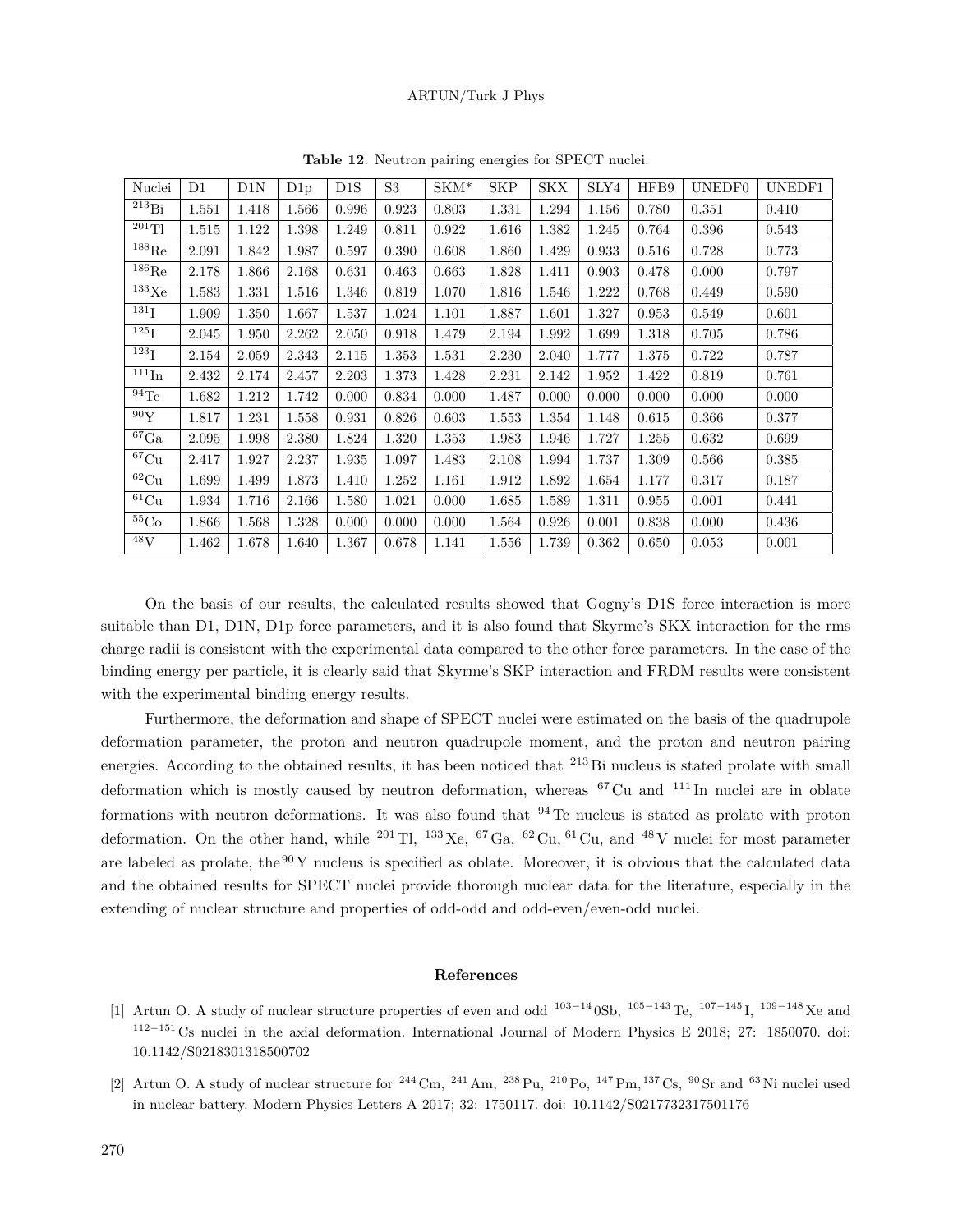- [3] Artun O. A study of some nuclear structure properties of <sup>11</sup> C, <sup>13</sup> N, <sup>15</sup> O, <sup>18</sup> F, <sup>52</sup> Mn, <sup>52</sup> Fe, <sup>60</sup> Cu, <sup>62</sup> Zn, <sup>63</sup> Zn,  $^{66}$  Ga,  $^{68}$  Ga,  $^{76}$  Br,  $^{81}$  Rb,  $^{82}$  Rb,  $^{82}$  Sr,  $^{83}$  Sr,  $^{86}$  Y,  $^{89}$  Zrand  $^{92}$  Rb nuclei used for PET in the axial deformation. Indian Journal of Physics 2018; 92: 1449-1460. doi: 10.1007/s12648-018-1230-4
- [4] Artun O. Investigation of the Nuclear Structure Properties of <sup>60</sup> Co via Phenomenological Approach, Cumhuriyet ScienceJournal 2017; 38: 98-104. doi: 10.17776/csj.363311
- [5] Tel E, Aydin A, Kara A, Kaplan A, "In Investigation of ground state features of some medical radionuclides.Kerntechnik 2014; 77: 50-55. doi: 10.3139/124.110183
- [6] NavarroPereza R, Schuncka N, Lasserib RD, Zhangc C, Sarichd J.Axially deformed solution of the Skyrme–Hartree– Fock–Bogolyubov equations using the transformed harmonic oscillator basis (III) hfbtho (v3. 00): A new version of the program. Computer Physics Communications 2017; 220: 363-375. doi: 10.1016/j.cpc.2017.06.022
- [7] Artun O. Calculation of productions of medical <sup>201</sup> Pb, <sup>198</sup> Au, <sup>186</sup> Re, <sup>111</sup> Ag, <sup>103</sup> Pd, <sup>90</sup> Y, <sup>89</sup> Sr, <sup>77</sup> Kr, <sup>77</sup> As, <sup>67</sup> Cu,  $^{64}$  Cu,  $^{47}$  Sc and  $^{32}$  P nuclei used in cancer therapy via phenomenological and microscopic level density models. Applied Radiation and Isotopes 2019; 144: 64-79.doi: 10.1016/j.apradiso.2018.11.011
- [8] Artun O. Calculation of productions of PET radioisotopes via phenomenological level density models.Radiation Physics and Chemistry 2018; 149: 73-83.doi: 10.1016/j.radphyschem.2018.03.018
- [9] Artun O. Estimation of the production of medical Ac-225 on thorium material via proton accelerator.Applied Radiation and Isotopes 2017; 127: 166-172.doi: 10.1016/j.apradiso.2017.06.006
- [10] Artun O. Investigation of production of medical  ${}^{82}Sr$  and  ${}^{68}Ge$  for  ${}^{82}Sr/{}^{82}Rb$ and  ${}^{68}Ge/{}^{68}Ga$  generators via proton accelerator. Nuclear Science and Techniques 2018;137: 1-11.
- [11] Artun O. Investigation of the Production of Cobalt-60 Via Particle Accelerator. Nuclear Technology and Radiation Protection 2017; 32: 327-333.doi: 10.2298/NTRP1704327A
- [12] Artun O. Investigation of the production of promethium-147 via particle accelerator. Indian Journal of Physics 2017; 91: 909-914. doi: 10.1007/s12648-017-0997-z
- [13] Artun O, Aytekin Ç, Aytekin H. An investigation of nuclear properties of even even natural <sup>92</sup>*−*<sup>100</sup> Mo isotopes. Modern Physics Letter A 2014; 29: 1450208 doi: 10.1142/S0217732314502083
- [14] Tel E, Aydin A, Kaplan A, Şarer B. New calculation method for initial exciton numbers on nucleon induced preequilibrium reactions. Physical Review C 2008; 77: 054605. doi: 10.1103/PhysRevC.77.054605
- [15] Sun XY, Fang DQ, Ma YG, Cai XZ, Cao XG et al. Dependence of n/p with neutron skin thickness for neutron-rich nuclei. Nuclear Physics A 2010; 834: 502-504. doi: 10.1016/j.nuclphysa.20doi: 10.01.077
- [16] Qing FD, Gang MY, Zhou CX, Dong TW, Wei WH. Effects of Neutron Skin Thickness in Peripheral Nuclear Reactions. Chinese Physics Letter 2011; 28: 102102. doi: 10.1088/0256-307X/28/10/102102
- [17] Suzuki T. Nuclear radii of Na and Mg isotopes. Nuclear Physics A 1998; 630: 661-677. doi: 10.1016/S0375- 9474(98)00799-4
- [18] Wang MC, Yao F, Qing FD, Gang MY, Zhou CX et al. A possible experimental observable for the determination of neutron skin thickness. Chinese Physics B 2008; 17: 1216. doi: 10.1088/1674-1056/17/4/011
- [19] Brown BA. Neutron Radii in Nuclei and the Neutron Equation of State. Physical Review Letter 2000; 85: 5296-5299. doi: 10.1103/PhysRevLett.85.5296
- [20] Famiano MA, Liu T, Lynch WG, Mocko M, Rogers AM et al. Neutron and Proton Transverse Emission Ratio Measurements and the Density Dependence of the Asymmetry Term of the Nuclear Equation of State. Physical Review Letter 2006; 97: 052701. doi: 10.1103/PhysRevLett.97.052701
- [21] Ma YG, Su QM, Shen WQ, Han DD, Wang JS et al. Isospin influences on particle emission and critical phenomena in nuclear dissociation. Physical Review C 1999; 60: 024607. doi: 10.1103/PhysRevC.60.024607
- [22] Beiner M, Flocard H, Giai NV, Quentin P. Nuclear ground-state properties and self-consistent calculations with the skyrme interaction: (I). Spherical description. Nuclear Physics A 1975; 238: 29-69. doi: 10.1016/0375- 9474(75)90338-3